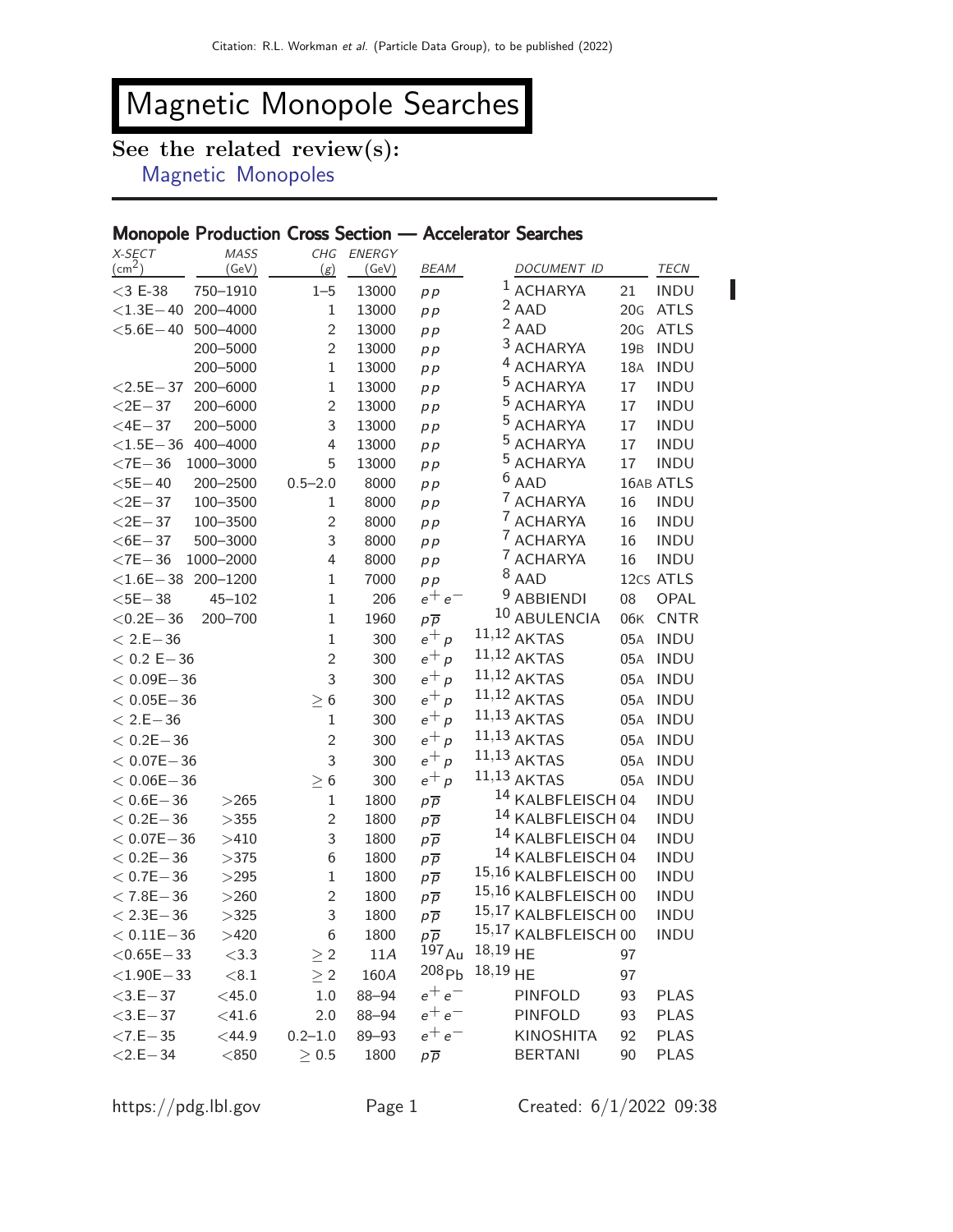| $<$ 1.2E $-$ 33 | < 800    | $\geq 1$       | 1800      | $p\overline{p}$  | <b>PRICE</b><br>90           | <b>PLAS</b>                    |
|-----------------|----------|----------------|-----------|------------------|------------------------------|--------------------------------|
| $<$ 1.E $-37$   | $<$ 29   | $\mathbf{1}$   | $50 - 61$ | $e^+e^-$         | <b>KINOSHITA</b><br>89       | <b>PLAS</b>                    |
| $<$ 1.E $-37$   | $<$ 18   | $\overline{2}$ | $50 - 61$ | $e^+e^-$         | <b>KINOSHITA</b><br>89       | <b>PLAS</b>                    |
| $<$ 1.E $-38$   | ${<}17$  | $<$ 1          | 35        | $e^+e^-$         | BRAUNSCH<br>88 <sub>B</sub>  | <b>CNTR</b>                    |
| $< 8.E - 37$    | < 24     | $\mathbf{1}$   | $50 - 52$ | $e^+e^-$         | <b>KINOSHITA</b><br>88       | <b>PLAS</b>                    |
| $<$ 1.3E $-$ 35 | $<$ 22   | $\overline{2}$ | $50 - 52$ | $e^+e^-$         | <b>KINOSHITA</b><br>88       | <b>PLAS</b>                    |
| $< 9.E - 37$    | $\leq 4$ | < 0.15         | 10.6      | $e^+e^-$         | <b>GENTILE</b><br>87         | <b>CLEO</b>                    |
| $<$ 3.E $-$ 32  | < 800    | $\geq 1$       | 1800      | $p\overline{p}$  | <b>PRICE</b><br>87           | <b>PLAS</b>                    |
| $<$ 3.E $-38$   |          | $<$ 3          | 29        | $e^+e^-$         | <b>FRYBERGER</b><br>84       | <b>PLAS</b>                    |
| $< 1.E-31$      |          | 1,3            | 540       | $p\overline{p}$  | <b>AUBERT</b>                | <b>PLAS</b><br>83B             |
| $<$ 4.E $-$ 38  | $<$ 10   | $<$ 6          | 34        | $e^+e^-$         | <b>MUSSET</b><br>83          | <b>PLAS</b>                    |
| $< 8.E - 36$    | $<$ 20   |                | 52        | p p              | $20$ DELL<br>82              | <b>CNTR</b>                    |
| $< 9.E - 37$    | $<$ 30   | $\leq$ 3       | 29        | $e^+e^-$         | <b>KINOSHITA</b><br>82       | <b>PLAS</b>                    |
| $<$ 1.E $-37$   | $<$ 20   | $<$ 24         | 63        | p p              | CARRIGAN<br>78               | <b>CNTR</b>                    |
| $<$ 1.E $-37$   | $<$ 30   | $<$ 3          | 56        | p p              | <b>HOFFMANN</b><br>78        | <b>PLAS</b>                    |
|                 |          |                | 62        | p p              | $20$ DELL<br>76              | <b>SPRK</b>                    |
| $<$ 4.E $-$ 33  |          |                | 300       | $\boldsymbol{p}$ | 20 STEVENS                   | 76 <sub>B</sub><br><b>SPRK</b> |
| $<$ 1.E $-$ 40  | $<$ 5    | $<$ 2          | 70        | $\boldsymbol{p}$ | <sup>21</sup> ZRELOV<br>76   | <b>CNTR</b>                    |
| $< 2.E - 30$    |          |                | 300       | $\mathsf{n}$     | 20 BURKE<br>75               | <b>OSPK</b>                    |
| $<$ 1.E $-38$   |          |                | 8         | $\nu$            | <sup>22</sup> CARRIGAN<br>75 | <b>HLBC</b>                    |
| $<$ 5.E $-$ 43  | $<$ 12   | $<$ 10         | 400       | $\boldsymbol{p}$ | EBERHARD<br><b>75B</b>       | <b>INDU</b>                    |
| $<$ 2.E $-$ 36  | $<$ 30   | $<$ 3          | 60        | p p              | <b>GIACOMELLI</b><br>75      | <b>PLAS</b>                    |
| $<$ 5.E $-$ 42  | $<$ 13   | $<$ 24         | 400       | $\boldsymbol{p}$ | CARRIGAN<br>74               | <b>CNTR</b>                    |
| $<$ 6.E $-$ 42  | $<$ 12   | $<$ 24         | 300       | $\boldsymbol{p}$ | CARRIGAN<br>73               | <b>CNTR</b>                    |
| $< 2.E - 36$    |          | $\mathbf{1}$   | 0.001     | $\gamma$         | <sup>21</sup> BARTLETT<br>72 | <b>CNTR</b>                    |
| $<$ 1.E-41      | $<$ 5    |                | 70        | $\overline{p}$   | <b>GUREVICH</b><br>72        | <b>EMUL</b>                    |
| $<$ 1.E $-$ 40  | $<$ 3    | $<$ 2          | 28        | p                | <b>AMALDI</b><br>63          | <b>EMUL</b>                    |
| $< 2.E - 40$    | $<$ 3    | $<$ 2          | 30        | $\boldsymbol{p}$ | <b>PURCELL</b><br>63         | <b>CNTR</b>                    |
| $<$ 1.E $-35$   | $<$ 3    | $\leq 4$       | 28        | $\boldsymbol{p}$ | <b>FIDECARO</b><br>61        | <b>CNTR</b>                    |
| $< 2.E - 35$    | $<$ 1    | $\mathbf{1}$   | 6         | $\boldsymbol{p}$ | <b>BRADNER</b><br>59         | <b>EMUL</b>                    |

<sup>1</sup> ACHARYA 21 search for dyons at LHC. Using a production model limits (we report the lowest) are set for dyons with magnetic charge up to 5 gD, electric charges up to 200 e and spins  $0, 1/2, 1$ . The corresponding mass limits for magnetic monopoles are in the range 870-2040 GeV for magnetic charges in the same range.

 $2$  AAD 20G give limits for Drell-Yan production with spin-0 and spin- $1/2$  monopoles. The above limit is for spin =  $0$  at mass =  $3$  TeV.

 $3$  ACHARYA 19B limits both  $\beta$ -dependent and  $\beta$ -independent on monopoles with spins 0,  $1/2$ , and 1 and with magnetic charges ranging from one to five times the Dirac charge in mass ranges between 200 GeV and 5000 GeV.

 $4$  ACHARYA 18A provide limits on monopoles with spins 0, 1/2, and 1 and with magnetic charges ranging from two to five times the Dirac charge.

 $5$  The search was sensitive to monopoles which had stopped in aluminium trapping volumes. Monopoles with spins 0 and  $1/2$  were considered; mass-dependent spin  $1/2$  monopole limits are quoted here.

 $6$  AAD 16AB model-independent 95% CL limits estimated using a fiducial region of approximately constant acceptance. Limits are mass-dependent.

<sup>7</sup> ACHARYA 16 limits at 95% CL estimated using a Drell-Yan-like production mechanism for scalar monopoles.

 $8$ AAD 12CS searched for monopoles as highly ionising objects. The cross section limits are based on an assumed Drell Yan-like production process for spin  $1/2$  monopoles. The limits are mass- and scenario-dependent.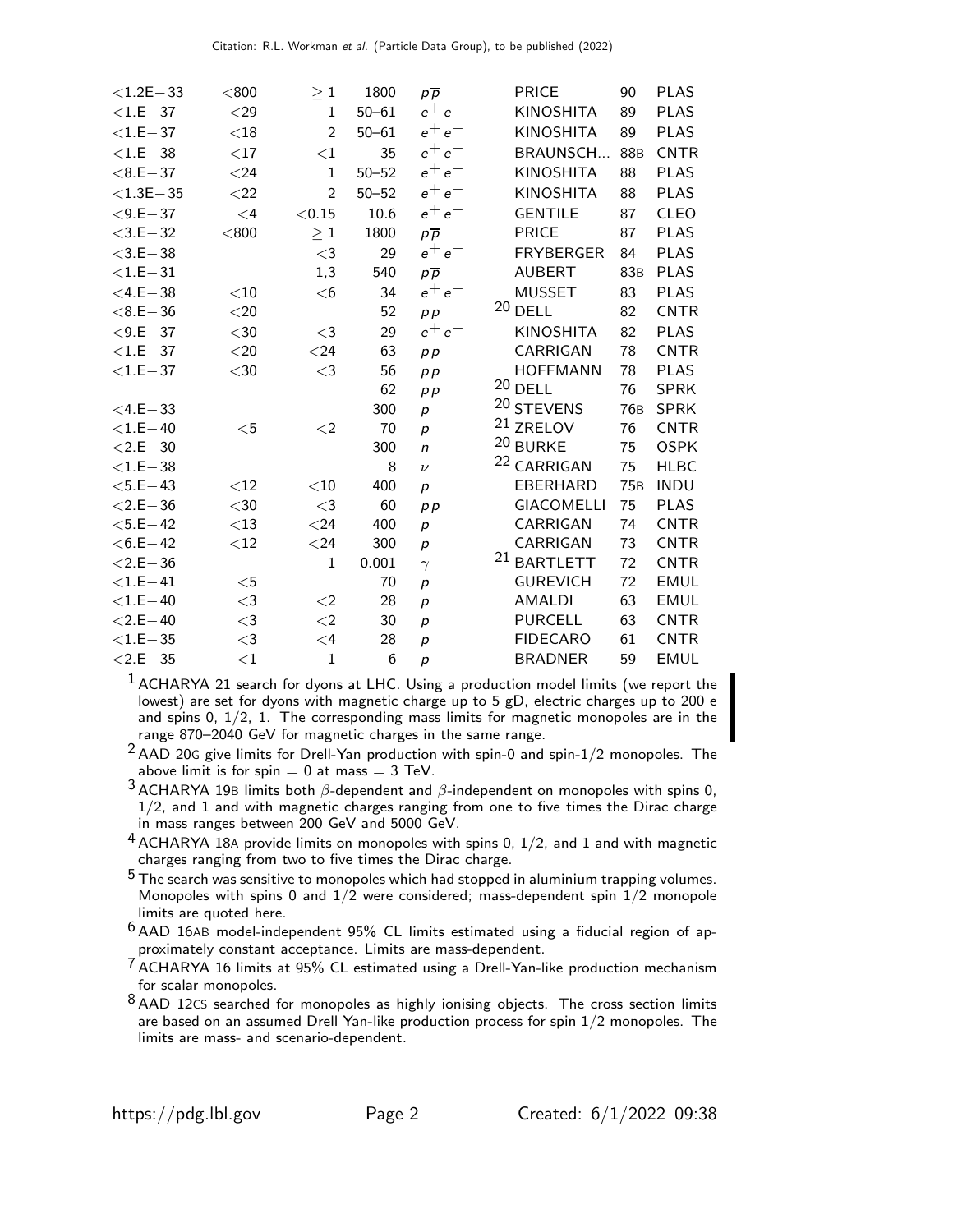- <sup>9</sup> ABBIENDI 08 assume production of spin 1/2 monopoles with effective charge  $g\beta$  (n=1), via  $e^+ \, e^- \, \rightarrow \, \ \gamma^* \, \rightarrow \, \ M \overline M,$  so that the cross section is proportional to  $(1 \, + \, \cos^2 \theta).$ There is no z information for such highly saturated tracks, so a parabolic track in the jet chamber is projected onto the xy plane. Charge per hit in the chamber produces a clean separation of signal and background.
- 10 ABULENCIA 06<sup>K</sup> searches for high-ionizing signals in CDF central outer tracker and time-of-flight detector. For Drell-Yan  $M\overline{M}$  production, the cross section limit implies  $M > 360$  GeV at 95% CL.
- $11$  AKTAS 05A model-dependent limits as a function of monopole mass shown for arbitrary mass of 60 GeV. Based on search for stopped monopoles in the H1 Al beam pipe.
- 12 AKTAS 05<sup>A</sup> limits with assumed elastic spin 0 monopole pair production.
- $13$  AKTAS 05A limits with assumed inelastic spin  $1/2$  monopole pair production.
- 14 KALBFLEISCH 04 reports searches for stopped magnetic monopoles in Be, Al, and Pb samples obtained from discarded material from the upgrading of DØ and CDF. A largeaperture warm-bore cryogenic detector was used. The approach was an extension of the methods of KALBFLEISCH 00. Cross section results moderately model dependent; interpretation as a mass lower limit depends on possibly invalid perturbation expansion.
- 15 KALBFLEISCH 00 used an induction method to search for stopped monopoles in pieces of the DØ (FNAL) beryllium beam pipe and in extensions to the drift chamber aluminum support cylinder. Results are model dependent.
- 16 KALBFLEISCH 00 result is for aluminum.
- 17 KALBFLEISCH 00 result is for beryllium.
- $18$  HE 97 used a lead target and barium phosphate glass detectors. Cross-section limits are well below those predicted via the Drell-Yan mechanism.
- $19$  This work has also been reinterpreted in the framework of monopole production via the thermal Schwinger process (GOULD 17); this gives rise to lower mass limits.
- 20 Multiphoton events.
- $21$  Cherenkov radiation polarization.

22Re-examines CERN neutrino experiments.

#### Monopole Production — Other Accelerator Searches

| <b>MASS</b><br>(GeV) | CHG<br>(g) | SPIN | <b>ENERGY</b><br>(GeV) | <i>BEAM</i>         | <b>DOCUMENT ID</b>                        | TECN |
|----------------------|------------|------|------------------------|---------------------|-------------------------------------------|------|
| >610                 | $\geq 1$   |      | 1800 $p\overline{p}$   |                     | <sup>1</sup> ABBOTT<br>98K D <sub>0</sub> |      |
| > 870                | $\geq 1$   | 1/2  | 1800 $p\overline{p}$   |                     | $1$ ABBOTT<br>98K D <sub>0</sub>          |      |
| >1580                |            |      | 1800                   | $p\overline{p}$     | <sup>1</sup> ABBOTT<br>98K D <sub>0</sub> |      |
| > 510                |            |      | 88-94                  | ⊤ ہ ⊤<br>$\epsilon$ | <sup>2</sup> ACCIARRI<br>95C L3           |      |

 $<sup>1</sup>$  ABBOTT 98K search for heavy pointlike Dirac monopoles via central production of a</sup> pair of photons with high transverse energies.

<sup>2</sup> ACCIARRI 95C finds a limit B(Z  $\rightarrow$   $\gamma\gamma\gamma$ ) < 0.8 × 10<sup>-5</sup> (which is possible via a monopole loop) at 95% CL and sets the mass limit via a cross section model.

#### Monopole Flux — Cosmic Ray Searches

"Caty" in the charge column indicates a search for monopole-catalyzed nucleon decay.

| FLUX                                                      | <b>MASS</b> | CHG COMMENTS                     |             |    |             |
|-----------------------------------------------------------|-------------|----------------------------------|-------------|----|-------------|
| $\frac{1267}{25}$ sr <sup>-1</sup> s <sup>-1</sup> )(GeV) |             | $(g)$ $(\beta = v/c)$            | DOCUMENT ID |    | TECN        |
| $< 2E - 19$                                               |             | 1 0.86 $\lt$ $\beta$ $\lt$ 0.995 | $1$ ABBASI  |    | $22 \tICCB$ |
| $<$ 2E-14                                                 | >5E8        | 6E-4< $\beta$ <5E-3              | $2$ ACERO   | 21 | <b>NOVA</b> |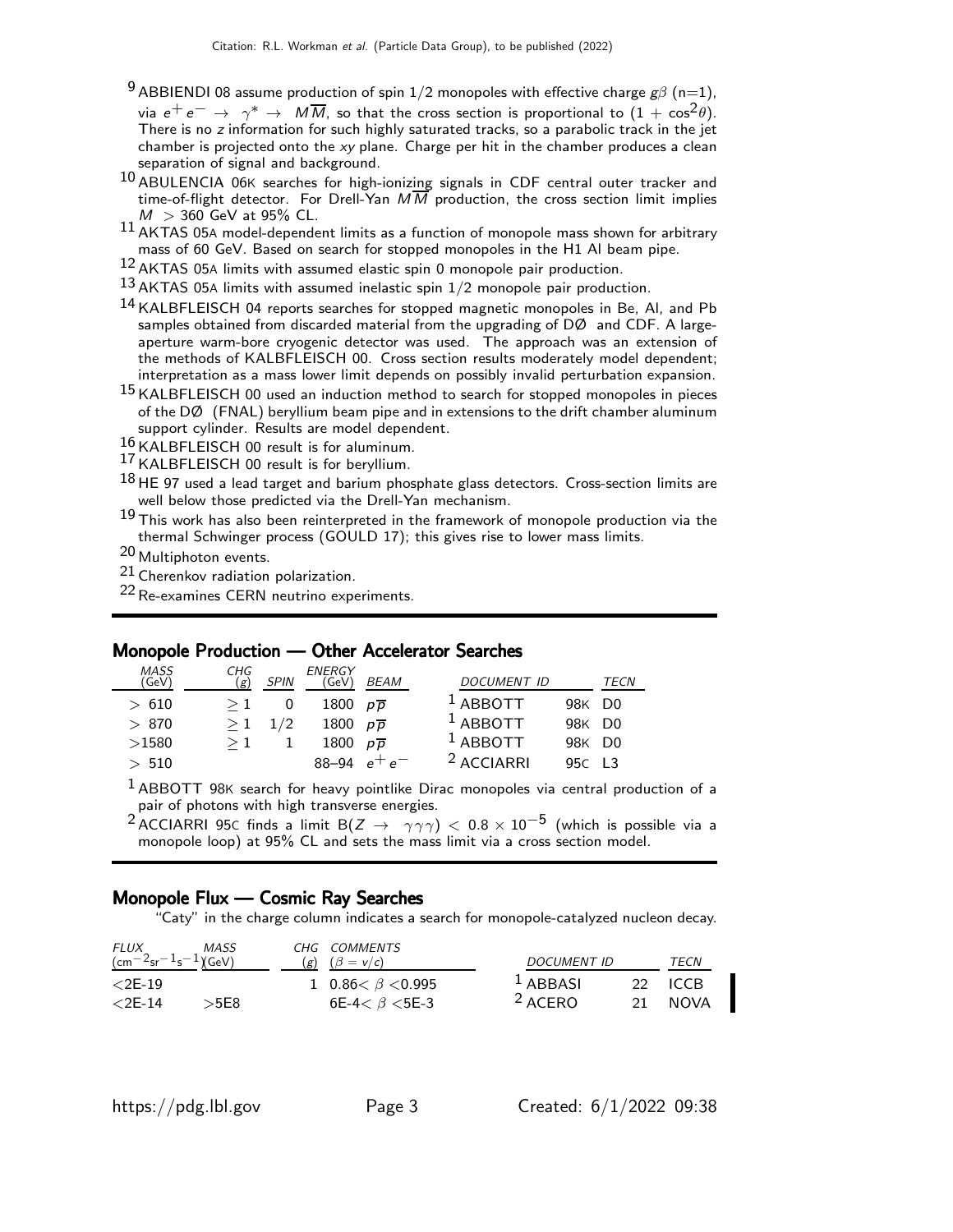| $<$ 1E-17       |                                                                                                                                                        |              | Caty 1E-5 $< \beta$ <1E-3           | <sup>3</sup> GAPONENKO 21  |         | <b>BAIK</b> | П |
|-----------------|--------------------------------------------------------------------------------------------------------------------------------------------------------|--------------|-------------------------------------|----------------------------|---------|-------------|---|
| $<$ 1.5E $-18$  |                                                                                                                                                        |              | 1 $\beta > 0.6$                     | <sup>4</sup> ALBERT        | 17      | <b>ANTR</b> |   |
| $<$ 2.5E $-$ 21 |                                                                                                                                                        |              | 1 1E8< $\gamma$ <1E13               | $5$ AAB                    | 16      | <b>AUGE</b> |   |
| $<$ 1.55E-18    |                                                                                                                                                        |              | $\beta > 0.51$                      | <sup>6</sup> AARTSEN       |         | 16B ICCB    |   |
| $<$ 1E-17       |                                                                                                                                                        |              | Caty 1E-3< $\beta$ <1E-2            | <sup>7</sup> AARTSEN       | 14      | <b>ICCB</b> |   |
| $<$ 3E-18       |                                                                                                                                                        | 1            | $\beta > 0.8$                       | <sup>8</sup> ABBASI        | 13      | <b>ICCB</b> |   |
| $<$ 1.3E-17     |                                                                                                                                                        |              | 1 $\beta > 0.625$                   | 9 ADRIAN-MAR12A ANTR       |         |             |   |
| $<$ 6E-28       | $<$ 1E17                                                                                                                                               |              | Caty 1E-5 < $\beta$ < 0.04          | $10$ UENO                  | $12 \,$ | <b>SKAM</b> |   |
| $<$ 1E-19       |                                                                                                                                                        | 1            | $\gamma >$ 1E10                     | $^{11}$ DETRIXHE           | 11      | <b>ANIT</b> |   |
| $<$ 3.8E-17     |                                                                                                                                                        | $\mathbf 1$  | $\beta > 0.76$                      | $8$ ABBASI                 |         | 10A ICCB    |   |
| $<$ 1.3E $-$ 15 | 1E4 <m<5e13 1<="" td=""><td></td><td><math>\beta &gt; 0.05</math></td><td><sup>12</sup> BALESTRA</td><td>08</td><td><b>PLAS</b></td><td></td></m<5e13> |              | $\beta > 0.05$                      | <sup>12</sup> BALESTRA     | 08      | <b>PLAS</b> |   |
| $<$ 0.65E $-15$ | >5E13                                                                                                                                                  |              | 1 $\beta > 0.05$                    | 12 BALESTRA                | 08      | <b>PLAS</b> |   |
| $<$ 1E $-$ 18   |                                                                                                                                                        |              | 1 $\gamma > 1$ E8                   | $11$ HOGAN                 | 08      | <b>RICE</b> |   |
| $<$ 1.4E $-16$  |                                                                                                                                                        |              | 1 1.1E-4 $< \beta < 1$              | <sup>13</sup> AMBROSIO     | 02B     | <b>MCRO</b> |   |
| $<$ 3E $-16$    |                                                                                                                                                        |              | Caty 1.1E-4 < $\beta$ < 5E-3        | <sup>14</sup> AMBROSIO     | 02C     | <b>MCRO</b> |   |
| $<$ 1.5E $-$ 15 |                                                                                                                                                        |              | 1 $5E-3 < \beta < 0.99$             | <sup>15</sup> AMBROSIO     | 02D     | <b>MCRO</b> |   |
| $<$ 1E $-$ 15   |                                                                                                                                                        |              | $1 \quad 1.1 \times 10^{-4} - 0.1$  | 16 AMBROSIO                | 97      | <b>MCRO</b> |   |
| $<$ 5.6E $-15$  |                                                                                                                                                        | $\mathbf{1}$ | $(0.18 - 3.0)E - 3$                 | 17 AHLEN                   | 94      | <b>MCRO</b> |   |
| $<$ 2.7E $-15$  |                                                                                                                                                        |              | Caty $\beta \sim 1 \times 10^{-3}$  | <sup>18</sup> BECKER-SZ    | 94      | <b>IMB</b>  |   |
| $< 8.7E - 15$   |                                                                                                                                                        | $\mathbf{1}$ | $>2.E-3$                            |                            | 92      | SOUD        |   |
|                 |                                                                                                                                                        |              |                                     | <b>THRON</b>               |         |             |   |
| $<$ 4.4E $-12$  |                                                                                                                                                        | $\mathbf{1}$ | all $\beta$                         | <b>GARDNER</b>             | 91      | <b>INDU</b> |   |
| $< 7.2E - 13$   |                                                                                                                                                        | $\mathbf{1}$ | all $\beta$                         | <b>HUBER</b><br>$19$ ORITO | 91      | <b>INDU</b> |   |
| $<$ 3.7E $-15$  | >E12                                                                                                                                                   |              | 1 $\beta = 1.E-4$                   | $19$ ORITO                 | 91      | <b>PLAS</b> |   |
| $<$ 3.2E $-16$  | >E10                                                                                                                                                   | $\mathbf{1}$ | $\beta > 0.05$                      |                            | 91      | <b>PLAS</b> |   |
| $<$ 3.2E $-16$  | $>E10-E12$                                                                                                                                             | 2, 3         |                                     | $19$ ORITO                 | 91      | <b>PLAS</b> |   |
| $<$ 3.8E $-13$  |                                                                                                                                                        | $\mathbf{1}$ | all $\beta$                         | <b>BERMON</b>              | 90      | <b>INDU</b> |   |
| $<$ 5.E $-16$   |                                                                                                                                                        |              | Caty $\beta$ <1.E-3                 | <sup>18</sup> BEZRUKOV     | 90      | <b>CHER</b> |   |
| $< 1.8E - 14$   |                                                                                                                                                        |              | 1 $\beta > 1.1E-4$                  | 20 BUCKLAND                | 90      | <b>HEPT</b> |   |
| $<$ 1E $-$ 18   |                                                                                                                                                        |              | $3.E-4 < \beta < 1.5E-3$            | $21$ GHOSH                 | 90      | <b>MICA</b> |   |
| $< 7.2E - 13$   |                                                                                                                                                        |              | 1 all $\beta$                       | <b>HUBER</b>               | 90      | <b>INDU</b> |   |
| $<$ 5.E $-12$   | >E7                                                                                                                                                    |              | 1 3.E-4 $< \beta$ < 5.E-3           | <b>BARISH</b>              | 87      | <b>CNTR</b> |   |
| $<$ 1.E $-$ 13  |                                                                                                                                                        |              | Caty 1.E-5 $< \beta < 1$            | <sup>18</sup> BARTELT      | 87      | SOUD        |   |
| $<$ 1.E $-$ 10  |                                                                                                                                                        |              | 1 all $\beta$                       | EBISU                      | 87      | <b>INDU</b> |   |
| $<$ 2.E $-$ 13  |                                                                                                                                                        |              | 1.E-4 $< \beta$ <6.E-4              | MASEK                      | 87      | <b>HEPT</b> |   |
| $<$ 2.E $-$ 14  |                                                                                                                                                        |              | 4.E-5 $< \beta$ < 2.E-4             | NAKAMURA                   | 87      | <b>PLAS</b> |   |
| $< 2.E - 14$    |                                                                                                                                                        |              | 1.E-3 < $\beta$ < 1                 | NAKAMURA                   | 87      | <b>PLAS</b> |   |
| $<$ 5.E $-$ 14  |                                                                                                                                                        |              | 9.E-4 $< \beta$ < 1.E-2             | SHEPKO                     | 87      | <b>CNTR</b> |   |
| $<$ 2.E $-$ 13  |                                                                                                                                                        |              | 4.E-4 $< \beta < 1$                 | TSUKAMOTO 87               |         | <b>CNTR</b> |   |
| $<$ 5.E $-$ 14  |                                                                                                                                                        | 1            | all $\beta$                         | 22 CAPLIN                  | 86      | <b>INDU</b> |   |
| $<$ 5.E $-12$   |                                                                                                                                                        | $\mathbf{1}$ |                                     | CROMAR                     | 86      | <b>INDU</b> |   |
| $<$ 1.E $-$ 13  |                                                                                                                                                        | $\mathbf{1}$ | 7.E $-4 < \beta$                    | <b>HARA</b>                | 86      | <b>CNTR</b> |   |
| $< 7.E - 11$    |                                                                                                                                                        |              | 1 all $\beta$                       | <b>INCANDELA</b>           | 86      | <b>INDU</b> |   |
| $<$ 1.E $-$ 18  |                                                                                                                                                        |              | 4.E-4 $< \beta$ < 1.E-3             | <sup>21</sup> PRICE        | 86      | <b>MICA</b> |   |
| $<$ 5.E $-12$   |                                                                                                                                                        | $\mathbf 1$  |                                     | <b>BERMON</b>              | 85      | <b>INDU</b> |   |
| $<$ 6.E $-$ 12  |                                                                                                                                                        | $\mathbf 1$  |                                     | <b>CAPLIN</b>              | 85      | <b>INDU</b> |   |
| $<$ 6.E $-10$   |                                                                                                                                                        | $\mathbf{1}$ |                                     | EBISU                      | 85      | <b>INDU</b> |   |
| $<$ 3.E $-15$   |                                                                                                                                                        |              | Caty 5.E-5 $\leq \beta \leq 1.$ E-3 | $18$ KAJITA                | 85      | KAMI        |   |
| $<$ 2.E $-$ 21  |                                                                                                                                                        |              | Caty $\beta$ < 1.E - 3              | 18,23 KAJITA               | 85      | KAMI        |   |
| $<$ 3.E $-15$   |                                                                                                                                                        |              | Caty $1.E-3 < \beta < 1.E-1$        | $18$ PARK                  | 85B     | <b>CNTR</b> |   |
| $<$ 5.E $-12$   |                                                                                                                                                        |              | 1 1.E-4 $< \beta < 1$               | <b>BATTISTONI</b>          | 84      | <b>NUSX</b> |   |
| $< 7.E - 12$    |                                                                                                                                                        | $\mathbf{1}$ |                                     | <b>INCANDELA</b>           | 84      | <b>INDU</b> |   |
|                 |                                                                                                                                                        |              |                                     |                            |         |             |   |

 $\textsf{https://pdg.lbl.gov}$ 

Created:  $6/1/2022$  09:38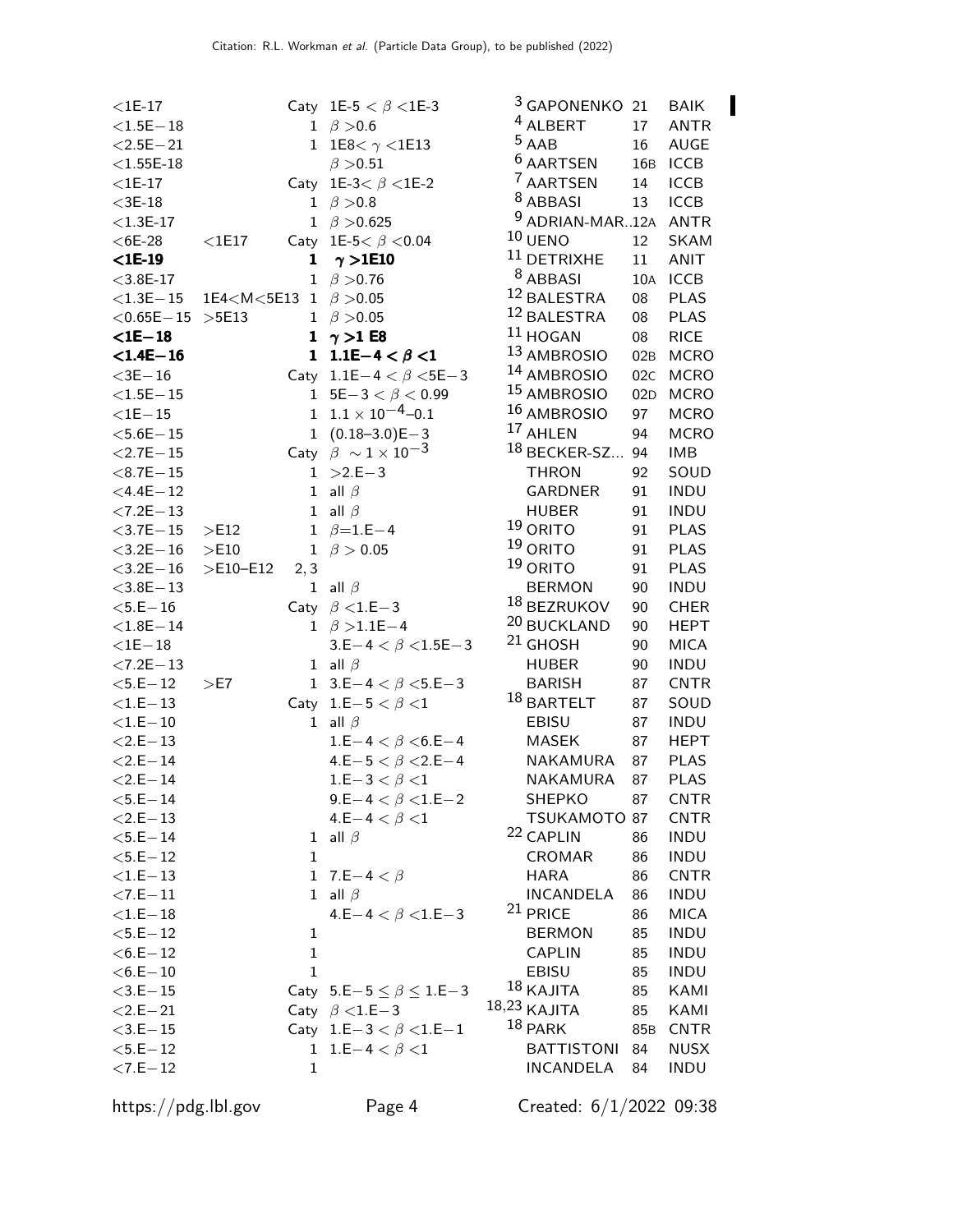| $< 7.E-13$     |         |              | 1 3.E – 4 $< \beta$           | <sup>20</sup> KAJINO   | 84              | <b>CNTR</b> |
|----------------|---------|--------------|-------------------------------|------------------------|-----------------|-------------|
| $<$ 2.E $-$ 12 |         |              | 1 3.E-4 $< \beta < 1.$ E-1    | KAJINO                 | 84B             | <b>CNTR</b> |
| $<$ 6.E $-$ 13 |         |              | 1 $5.E-4 < \beta < 1$         | KAWAGOE                | 84              | <b>CNTR</b> |
| $< 2.E - 14$   |         |              | $1.E-3 < \beta$               | 18 KRISHNA             | 84              | <b>CNTR</b> |
| $<$ 4.E $-13$  |         |              | 1 $6.E-4 < \beta < 2.E-3$     | <b>LISS</b>            | 84              | <b>CNTR</b> |
| $<$ 1.E $-$ 16 |         |              | 3.E-4 $< \beta$ < 1.E-3       | 21 PRICE               | 84              | <b>MICA</b> |
| $<$ 1.E $-$ 13 |         |              | 1 1.E-4 $< \beta$             | <b>PRICE</b>           | 84 <sub>B</sub> | <b>PLAS</b> |
| $<$ 4.E $-13$  |         |              | 1 6.E-4 $< \beta$ < 2.E-3     | <b>TARLE</b>           | 84              | <b>CNTR</b> |
|                |         |              |                               | <sup>24</sup> ANDERSON | 83              | <b>EMUL</b> |
| $<$ 4.E $-13$  |         |              | 1 1.E-2 $< \beta$ $<$ 1.E-3   | <b>BARTELT</b>         | 83 <sub>B</sub> | <b>CNTR</b> |
| $<$ 1.E $-12$  |         |              | 1 7.E-3 $< \beta < 1$         | <b>BARWICK</b>         | 83              | <b>PLAS</b> |
| $<$ 3.E $-13$  |         |              | 1 1.E-3 $< \beta$ < 4.E-1     | <b>BONARELLI</b>       | 83              | <b>CNTR</b> |
| $<$ 3.E $-12$  |         |              | Caty 5.E-4 $< \beta$ <5.E-2   | $18$ BOSETTI           | 83              | <b>CNTR</b> |
| $<$ 4.E $-11$  |         | $\mathbf{1}$ |                               | <b>CABRERA</b>         | 83              | <b>INDU</b> |
| $<$ 5.E $-15$  |         | $\mathbf{1}$ | 1.E-2 $< \beta < 1$           | <b>DOKE</b>            | 83              | <b>PLAS</b> |
| $< 8.E - 15$   |         |              | Caty 1.E-4 $< \beta < 1.$ E-1 | $18$ ERREDE            | 83              | IMB         |
| $<$ 5.E $-12$  |         |              | 1 1.E-4 $< \beta$ < 3.E-2     | <b>GROOM</b>           | 83              | <b>CNTR</b> |
| $< 2.E - 12$   |         |              | $6.E-4 < \beta < 1$           | <b>MASHIMO</b>         | 83              | <b>CNTR</b> |
| $<$ 1.E $-13$  |         |              | 1 $\beta = 3.E-3$             | <b>ALEXEYEV</b>        | 82              | <b>CNTR</b> |
| $< 2.E - 12$   |         |              | 1 7.E-3 $< \beta$ <6.E-1      | <b>BONARELLI</b>       | 82              | <b>CNTR</b> |
| $6.E - 10$     |         |              | 1 all $\beta$                 | <sup>25</sup> CABRERA  | 82              | <b>INDU</b> |
| $<$ 2.E $-11$  |         |              | 1.E-2 $< \beta$ < 1.E-1       | <b>MASHIMO</b>         | 82              | <b>CNTR</b> |
| $< 2.E - 15$   |         |              | concentrator                  | <b>BARTLETT</b>        | 81              | <b>PLAS</b> |
| $<$ 1.E $-$ 13 | >1      |              | 1.E-3 $< \beta$               | <b>KINOSHITA</b>       | 81 <sub>B</sub> | <b>PLAS</b> |
| $<$ 5.E $-11$  | $<$ E17 |              | $3.E-4 < \beta < 1.E-3$       | <b>ULLMAN</b>          | 81              | <b>CNTR</b> |
| $< 2.E - 11$   |         |              | concentrator                  | <b>BARTLETT</b>        | 78              | <b>PLAS</b> |
| $1.E-1$        | >200    | 2            |                               | <sup>26</sup> PRICE    | 75              | <b>PLAS</b> |
| $< 2.E - 13$   |         | >2           |                               | <b>FLEISCHER</b>       | 71              | <b>PLAS</b> |
| $<$ 1.E $-19$  |         |              | $>2$ obsidian, mica           | <b>FLEISCHER</b>       | 69 <sub>C</sub> | <b>PLAS</b> |
| $<$ 5.E $-15$  | $<$ 15  | $\leq$ 3     | concentrator                  | <b>CARITHERS</b>       | 66              | <b>ELEC</b> |
| $<$ 2.E $-11$  |         |              | $<$ 1-3 concentrator          | <b>MALKUS</b>          | 51              | <b>EMUL</b> |

 $<sup>1</sup>$  ABBASI 22 search was based on Cherenkov light detection in an array of optical modules</sup> in the Antarctic ice cap. Limits are speed-dependent.

2 ACERO 21 employ NOvA experiment to set reported 90% CL upper limit on the cosmic monopoles flux for velocity  $6 \times 10^{-4} < \beta < 5 \times 10^{-3}$  and mass  $> 5 \times 10^8$  GeV.

3 GAPONENKO 21 use data of NT200 two-year operation at Baikal to give speeddependent limits for different assumed catalysis cross sections. Reported limit is for

 $\sigma = 10$  mb.<br><sup>4</sup> ALBERT 17 limits were estimated using a Cherenkov light in an array of optical modules under the Mediterranean Sea. The limits are for MM masses between  $10^{10}$  and  $10^{14}$ GeV. The limits are speed-dependent.

<sup>5</sup> AAB 16 search was made with a set of telescopes sampling the longitudinal profile of fluorescence light emitted by extensive air showers. Limits are speed dependent.

 $6$  AARTSEN 16B was based on a Cherenkov signature in an array of optical modules which were sunk in the Antarctic ice cap. Limits are speed-dependent.

<sup>7</sup> Beyond the monopole speed, the limits of AARTSEN 14 depend on the catalysis cross section ( $\sigma$ ) which corresponds to the monopole radiating  $\hat{l}$  times the light per track length compared to the Cherenkov light from a single electrically charged, relativistic particle. The values quoted here correspond to  $\sigma=1$  barn or  $\hat{l}=30.1$ 

<sup>8</sup> ABBASI 13 and ABBASI 10A were based on a Cherenkov signature in an array of optical modules which were sunk in the Antarctic ice cap. Limits are speed-dependent.

9 ADRIAN-MARTINEZ 12<sup>A</sup> measurements were based on a Cherenkov signature in an underwater telescope in the Western Mediterranean Sea. Limits are speed-dependent.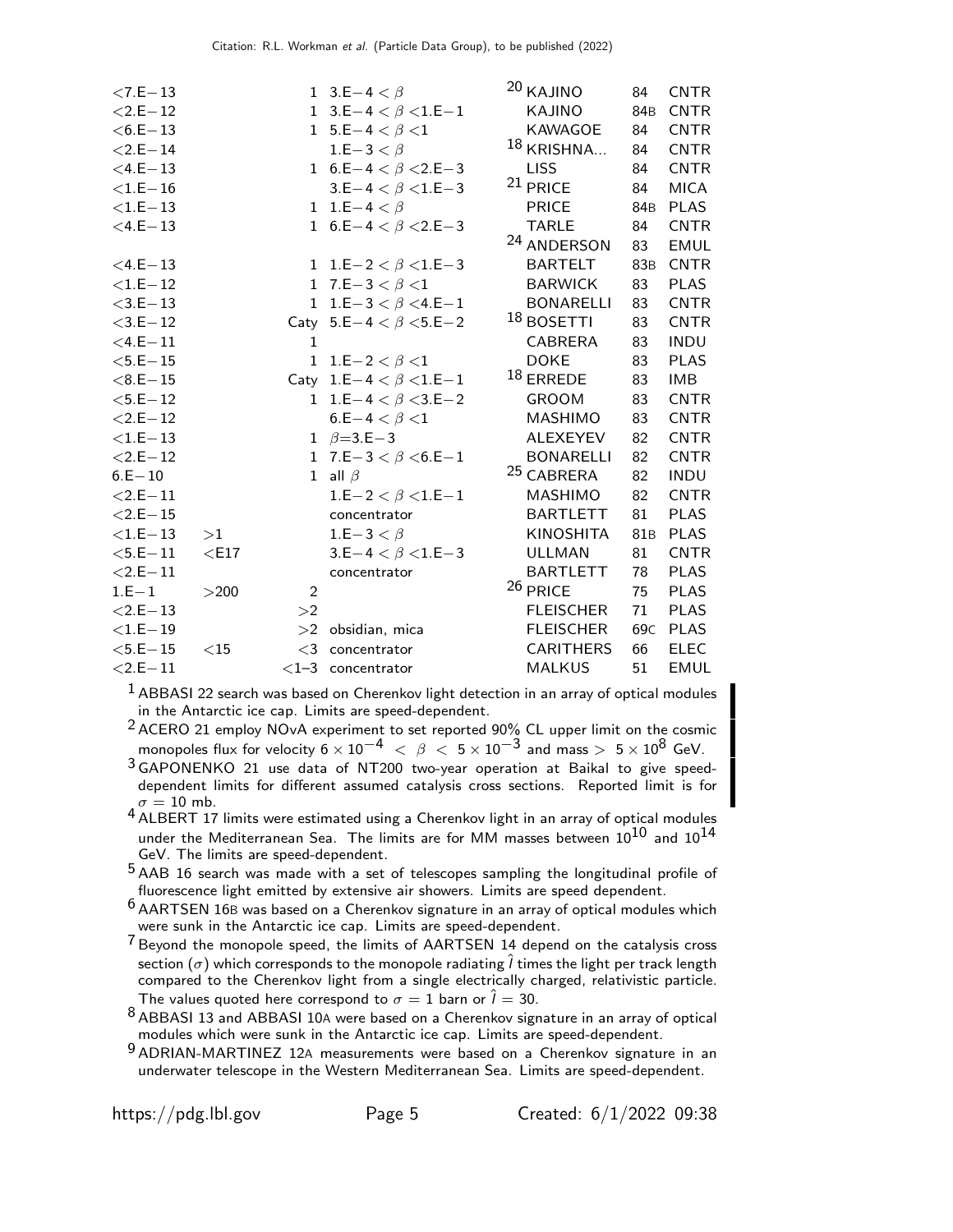- $^{10}$  The limits from UENO 12 depend on the monopole speed and are also sensitive to assumed values of monopole mass and the catalysis cross section.
- $11$  HOGAN 08 and DETRIXHE 11 limits on relativistic monopoles are based on nonobservation of radio Cherenkov signals at the South Pole. Limits are speed-dependent.
- 12 BALESTRA 08 exposed of nuclear track detector modules totaling 400 m2 for 4 years at the Chacaltaya Laboratory (5230 m) in search for intermediate-mass monopoles with  $\beta$  > 0.05. The analysis is mainly based on three CR39 modules. For  $M > 5 \times 10^{13}$  GeV there can be upward-going monopoles as well, hence the flux limit is half that obtained for less massive monopoles. Previous experiments (e.g. MACRO and OHYA (ORITO 91)) had set limits only for  $M > 1 \times 10^9$  GeV.
- $^{13}$  AMBROSIO 02B direct search final result for  $m \geq 10^{17}$  GeV, based upon 4.2 to 9.5 years of running, depending upon the subsystem. Limit with CR39 track-etch detector extends the limit from  $\beta{=}4\times10^{-5}$   $(3.1\times10^{-16}$  cm $^{-2}$  sr $^{-1}$  s $^{-1})$  to  $\beta{=}$   $1\times10^{-4}$  $(2.1 \times 10^{-16} \text{ cm}^{-2} \text{ sr}^{-1} \text{ s}^{-1})$ . Limit curve in paper is piecewise continuous due to different detection techniques for different  $\beta$  ranges.
- 14 AMBROSIO 02C limit for catalysis of nucleon decay with catalysis cross section of  $\approx$  1 mb. The flux limit increases by  $\sim$  3 at the higher  $\beta$  limit, and increases to  $1\times10^{-14}$  cm<sup>-2</sup> sr<sup>-1</sup> s<sup>-1</sup> if the catalysis cross section is 0.01 mb. Based upon 71193 hr of data with the streamer detector, with an acceptance of 4250  $m^2$  sr.
- $15$  AMBROSIO 02D result for "more than two years of data." lonization search using several subsystems. Limit curve as a function of  $\beta$  not given. Included in AMBROSIO 02B.
- $^{16}$  AMBROSIO 97 global MACRO 90%CL is 0.78 $\times$ 10 $^{-15}$  at  $\beta{=}1.1\times10^{-4}$ , goes through a minimum at  $0.61\times10^{-15}$  near  $\beta{=}(1.1{-}2.7)\times10^{-3},$  then rises to  $0.84\times10^{-\check{15}}$ at  $\beta$ =0.1. The global limit in this region is below the Parker bound at 10<sup>-15</sup>. Less stringent limits are established for  $4 \times 10^{-5} < \beta < 1 \times 10^{-4}$ . Limits set by various triggers and different subdetectors are given in the paper. All limits assume a catalysis cross section smaller than a few mb.
- 17 AHLEN 94 limit for dyons extends down to  $\beta$ =0.9E−4 and a limit of 1.3E−14 extends to  $\beta = 0.8E-4$ . Also see comment by PRICE 94 and reply of BARISH 94. One loophole in the AHLEN 94 result is that in the case of monopoles catalyzing nucleon decay, relativistic particles could veto the events. See AMBROSIO 97 for additional results.
- $18$  Catalysis of nucleon decay; sensitive to assumed catalysis cross section.
- $19$  ORITO 91 limits are functions of velocity. Lowest limits are given here.
- 20 Used DKMPR mechanism and Penning effect.
- 21 Assumes monopole attaches fermion nucleus.
- 22 Limit from combining data of CAPLIN 86, BERMON 85, INCANDELA 84, and CABR-ERA 83. For a discussion of controversy about CAPLIN 86 observed event, see GUY 87. Also see SCHOUTEN 87.
- 23 Based on lack of high- energy solar neutrinos from catalysis in the sun.
- <sup>24</sup> Anomalous long-range  $\alpha$  (<sup>4</sup>He) tracks.
- <sup>25</sup> CABRERA 82 candidate event has single Dirac charge within  $\pm$  5%.
- $26$  ALVAREZ 75, FLEISCHER 75, and FRIEDLANDER 75 explain as fragmenting nucleus. EBERHARD 75 and ROSS 76 discuss conflict with other experiments. HAGSTROM 77 reinterprets as antinucleus. PRICE 78 reassesses.

| <b>FLUX</b><br>$\rm (cm^{-2}sr^{-1}s^{-1}$ | <b>MASS</b><br>GeV) | CHG<br>(g)   | <b>COMMENTS</b><br>$(\beta = v/c)$ | DOCUMENT ID               |                 | TECN        |  |
|--------------------------------------------|---------------------|--------------|------------------------------------|---------------------------|-----------------|-------------|--|
| $< 1.3E - 20$                              |                     |              | faint white dwarf                  | $1$ FREESE                | 99              | <b>ASTR</b> |  |
| $<$ 1.E $-$ 16                             | E17                 | $\mathbf{1}$ | galactic field                     | <sup>2</sup> ADAMS        | 93              | <b>COSM</b> |  |
| $< 1.E - 23$                               |                     |              | Jovian planets                     | <sup>1</sup> ARAFUNE      | 85              | <b>ASTR</b> |  |
| $< 1.E - 16$                               | E <sub>15</sub>     |              | solar trapping                     | <b>BRACCI</b>             | 85 <sub>B</sub> | <b>ASTR</b> |  |
| $<$ 1.E $-18$                              |                     |              |                                    | <sup>1</sup> HARVEY       | 84              | <b>COSM</b> |  |
| $<$ 3.E $-$ 23                             |                     |              | neutron stars                      | KOLB                      | 84              | <b>ASTR</b> |  |
| https:/                                    | pdg.lbl.gov/        |              | Page 6                             | Created: $6/1/2022$ 09:38 |                 |             |  |

#### Monopole Flux — Astrophysics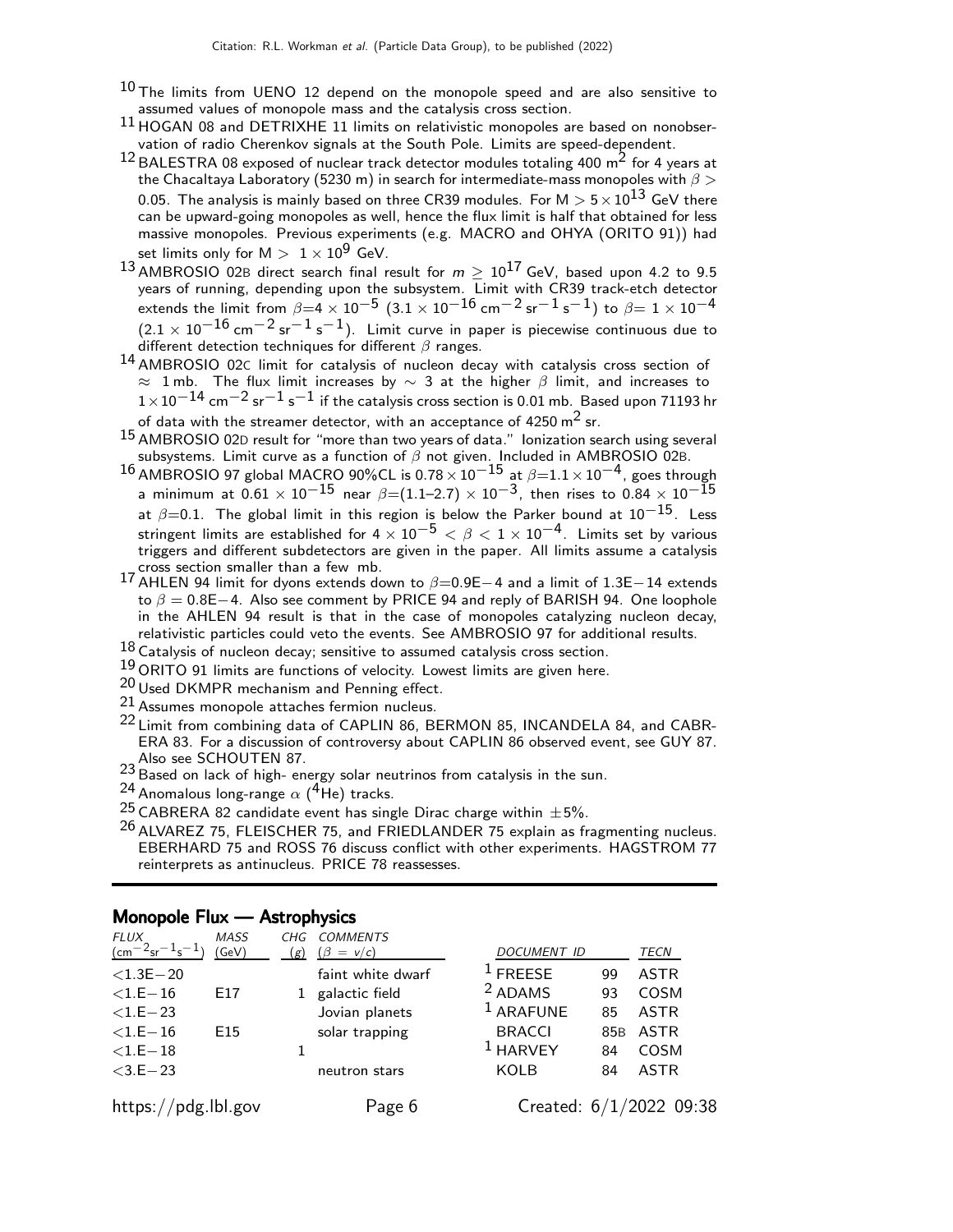| $< 7.E - 22$   |                  | pulsars               | $^1$ FRFFSF           |    | 83B ASTR |
|----------------|------------------|-----------------------|-----------------------|----|----------|
| $<$ 1.E $-$ 18 | $<$ E18          | 1 intergalactic field | $1$ REPHAELI          | 83 | COSM     |
| $< 1.E - 23$   |                  | neutron stars         | <sup>1</sup> DIMOPOUL | 82 | COSM     |
| $< 5.E - 22$   |                  | neutron stars         | $1$ KOLB              | 82 | COSM     |
| $< 5.E - 15$   | >E <sub>21</sub> | galactic halo         | <b>SALPETER</b>       | 82 | COSM     |
| $< 1.E - 12$   | F <sub>19</sub>  | 1 $\beta = 3.E-3$     | $3$ TURNER            | 82 | COSM     |
| $<$ 1.E $-$ 16 |                  | 1 galactic field      | <b>PARKER</b>         | 70 | COSM     |

 $<sup>1</sup>$  Catalysis of nucleon decay.</sup>

 $2$  ADAMS 93 limit based on "survival and growth of a small galactic seed field" is  $10^{-16}$  (m/10<sup>17</sup> GeV) cm<sup>-2</sup> s<sup>-1</sup> sr<sup>-1</sup>. Above 10<sup>17</sup> GeV, limit 10<sup>-16</sup> (10<sup>17</sup> GeV/m)  $\text{cm}^{-2} \text{s}^{-1} \text{ sr}^{-1}$  (from requirement that monopole density does not overclose the universe) is more stringent.

 $3$  Re-evaluates PARKER 70 limit for GUT monopoles.

## Monopole Density — Matter Searches

| <b>DENSITY</b>      | CHG<br>(g) | <b>MATERIAL</b>      | <i>DOCUMENT ID</i>   |                 | TECN        |
|---------------------|------------|----------------------|----------------------|-----------------|-------------|
| $<$ 9.8E $-5$ /gram | $\geq 1$   | Polar rock           | <b>BENDTZ</b>        | 13              | <b>INDU</b> |
| $<$ 6.9E $-$ 6/gram | >1/3       | Meteorites and other | <b>JEON</b>          | 95              | <b>INDU</b> |
| $<$ 2.E $-7$ /gram  |            | $>0.6$ Fe ore        | $1$ EBISU            | 87              | <b>INDU</b> |
| $<$ 4.6E $-$ 6/gram |            | $> 0.5$ deep schist  | <b>KOVALIK</b>       | 86              | <b>INDU</b> |
| $<$ 1.6E $-$ 6/gram | > 0.5      | manganese nodules    | <sup>2</sup> KOVALIK | 86              | <b>INDU</b> |
| $<$ 1.3E $-6$ /gram | > 0.5      | seawater             | <b>KOVALIK</b>       | 86              | <b>INDU</b> |
| $>1.E+14/gram$      |            | $>1/3$ iron aerosols | <b>MIKHAILOV</b>     | 83              | <b>SPEC</b> |
| $<$ 6.E $-$ 4/gram  |            | air, seawater        | CARRIGAN             | 76              | <b>CNTR</b> |
| $<$ 5.E $-1$ /gram  | >0.04      | 11 materials         | CABRERA              | 75              | INDU        |
| $<$ 2.E $-4$ /gram  | >0.05      | moon rock            | <b>ROSS</b>          | 73              | <b>INDU</b> |
| $<$ 6.E $-$ 7/gram  | $<$ 140    | seawater             | <b>KOLM</b>          | 71              | <b>CNTR</b> |
| $<$ 1.E $-$ 2/gram  | $<$ 120    | manganese nodules    | <b>FLEISCHER</b>     | 69              | <b>PLAS</b> |
| $<$ 1.E $-4$ /gram  | >0         | manganese            | <b>FLEISCHER</b>     | 69 <sub>B</sub> | <b>PLAS</b> |
| $<$ 2.E $-$ 3/gram  | $<$ 1-3    | magnetite, meteor    | <b>GOTO</b>          | 63              | <b>EMUL</b> |
| $<$ 2.E $-$ 2/gram  |            | meteorite            | <b>PETUKHOV</b>      | 63              | <b>CNTR</b> |

 $1 \text{ Mass } 1 \times 10^{14} - 1 \times 10^{17} \text{ GeV}.$ 

 $2$  KOVALIK 86 examined 498 kg of schist from two sites which exhibited clear mineralogical evidence of having been buried at least 20 km deep and held below the Curie temperature.

#### Monopole Density — Astrophysics

| <b>DENSITY</b>                  | CHG<br>(g) | <b>MATERIAL</b>  | <b>DOCUMENT ID</b> |    | TECN        |  |  |
|---------------------------------|------------|------------------|--------------------|----|-------------|--|--|
| $<$ 1.E $-9$ /gram              |            | 1 sun, catalysis | $1$ ARAFUNE        | 83 | COSM        |  |  |
| $<$ 6.E $-$ 33/nucl             |            | moon wake        | <b>SCHATTEN</b>    | 83 | <b>ELEC</b> |  |  |
| $<$ 2.E $-$ 28/nucl             |            | earth heat       | CARRIGAN           | 80 | COSM        |  |  |
| $<$ 2.E $-4$ /prot              |            | 42cm absorption  | <b>BRODERICK</b>   | 79 | COSM        |  |  |
| $< 2.E - 13/m3$                 |            | moon wake        | <b>SCHATTEN</b>    | 70 | FI FC       |  |  |
| $1$ Catalysis of nucleon decay. |            |                  |                    |    |             |  |  |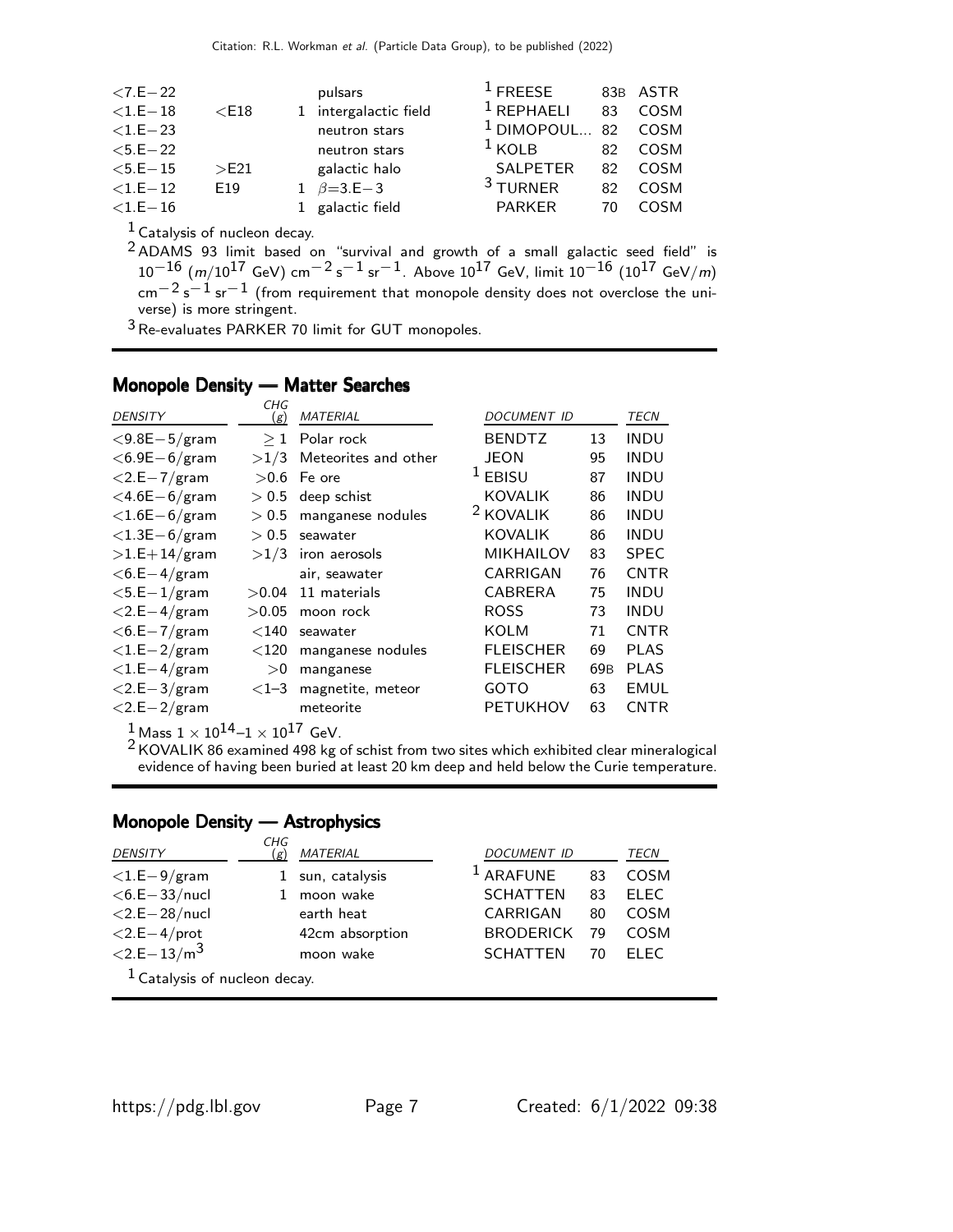## REFERENCES FOR Magnetic Monopole Searches

| ABBASI          | 22              | PRL 128 051101             | R. Abbasi et al.                      |                            |
|-----------------|-----------------|----------------------------|---------------------------------------|----------------------------|
|                 |                 |                            |                                       | (IceCube Collab.)          |
| ACERO           | 21              | PR D103 012007             | M.A. Acero et al.                     | (NOvA Collab.)             |
| ACHARYA         | 21              | PRL 126 071801             | B. Acharya et al.                     | (MoEDAL Collab.)           |
| GAPONENKO       | 21              | PAN 84 287                 | O.N. Gaponenko                        | (ASCI)                     |
| AAD             | 20G             | PRL 124 031802             | G. Add <i>et al.</i>                  | (ATLAS Collab.)            |
| ACHARYA         | 19 <sub>B</sub> | PRL 123 021802             | B. Acharya et al.                     | (MoEDAL Collab.)           |
| ACHARYA         | 18A             | PL B782 510                | B. Acharya et al.                     | (MoEDAL Collab.)           |
|                 |                 |                            |                                       |                            |
| ACHARYA         | 17              | PRL 118 061801             | B. Acharya <i>et al</i> .             | (MoEDAL Collab.)           |
| ALBERT          | 17              | JHEP 1707 054              | A. Albert et al.                      | (ANTARES Collab.)          |
| GOULD           | 17              | PRL 119 241601             | O. Gould, A. Rajantie                 |                            |
| AAB             | 16              | PR D94 082002              | A. Aab <i>et al.</i>                  | (Pierre Auger Collab.)     |
| AAD             |                 | 16AB PR D93 052009         | G. Aad <i>et al.</i>                  | (ATLAS Collab.)            |
| AARTSEN         | 16B             | EPJ C76 133                | M.G. Aartsen et al.                   | (IceCube Collab.)          |
|                 |                 |                            |                                       |                            |
| ACHARYA         | 16              | JHEP 1608 067              | B. Acharya et al.                     | (MoEDAL Collab.)           |
| <b>AARTSEN</b>  | 14              | EPJ C74 2938               | M.G. Aartsen et al.                   | (IceCube Collab.)          |
| Also            |                 | EPJ C79 124 (errat.)       | M.G. Aartsen et al.                   | (IceCube Collab.)          |
| ABBASI          | 13              | PR D87 022001              | R. Abbasi et al.                      | (IceCube Collab.)          |
| <b>BENDTZ</b>   | 13              | PRL 110 121803             | K. Bendtz et al.                      |                            |
| AAD             |                 | 12CS PRL 109 261803        | G. Aad et al.                         | (ATLAS Collab.)            |
|                 |                 |                            |                                       |                            |
| ADRIAN-MAR12A   |                 | ASP 35 634                 | S. Adrian-Martinez et al.             | (ANTARES Collab.)          |
| <b>UENO</b>     | 12              | ASP 36 131                 | K. Ueno et al.                        | (Super-Kamiokande Collab.) |
| <b>DETRIXHE</b> | 11              | PR D83 023513              | M. Detrixhe et al.                    | (ANITA Collab.)            |
| ABBASI          | 10A             | EPJ C69 361                | R. Abbasi et al.                      | (IceCube Collab.)          |
| ABBIENDI        | 08              | PL B663 37                 | G. Abbiendi et al.                    | (OPAL Collab.)             |
| BALESTRA        | 08              | EPJ C55 57                 | S. Balestra et al.                    | (SLIM Collab.)             |
|                 | 08              | PR D78 075031              |                                       |                            |
| HOGAN           |                 |                            | D.P. Hogan et al.                     | (KANS, NEBR, DELA)         |
| ABULENCIA       | 06K             | PRL 96 201801              | A. Abulencia et al.                   | (CDF Collab.)              |
| AKTAS           | 05A             | EPJ C41 133                | A. Aktas <i>et al.</i>                | (H1 Collab.)               |
| KALBFLEISCH 04  |                 | PR D69 052002              | G.R. Kalbfleisch et al.               | (OKLA)                     |
| AMBROSIO        | 02B             | EPJ C25 511                | M. Ambrosio et al.                    | (MACRO Collab.)            |
| AMBROSIO        | 02C             | EPJ C26 163                | M. Ambrosio et al.                    | (MACRO Collab.)            |
| AMBROSIO        | 02D             | ASP 18 27                  | M. Ambrosio et al.                    | (MACRO Collab.)            |
|                 |                 |                            |                                       |                            |
| KALBFLEISCH 00  |                 | PRL 85 5292                | G.R. Kalbfleisch et al.               |                            |
| FREESE          | 99              | PR D59 063007              | K. Freese, E. Krasteva                |                            |
| ABBOTT          | 98K             | PRL 81 524                 | B. Abbott et al.                      | (D0 Collab.)               |
| AMBROSIO        | 97              | PL B406 249                | M. Ambrosio et al.                    | (MACRO Collab.)            |
| HE              | 97              | PRL 79 3134                | Y.D. He                               | (UCB)                      |
| ACCIARRI        | 95C             | PL B345 609                | M. Acciarri et al.                    | (L3 Collab.)               |
| JEON            | 95              | PRL 75 1443                | H. Jeon, M.J. Longo                   | (MICH)                     |
|                 |                 |                            |                                       |                            |
| Also            |                 | PRL 76 159 (erratum)       | H. Jeon, M.J. Longo                   |                            |
| AHLEN           | 94              | PRL 72 608                 | S.P. Ahlen et al.                     | (MACRO Collab.)            |
| <b>BARISH</b>   | 94              | PRL 73 1306                | B.C. Barish, G. Giacomelli, J.T. Hong | $(CIT+)$                   |
| BECKER-SZ       | 94              | PR D49 2169                | R.A. Becker-Szendy et al.             | (IMB Collab.)              |
| <b>PRICE</b>    | 94              | PRL 73 1305                | P.B. Price                            | (UCB)                      |
| <b>ADAMS</b>    | 93              | PRL 70 2511                | F.C. Adams et al.                     | (MICH, FNAL)               |
| PINFOLD         | 93              | PL B316 407                | J.L. Pinfold et al.                   | $(ALBE, HARV, MONT+)$      |
| KINOSHITA       | 92              | PR D46 881                 | K. Kinoshita et al.                   | (HARV, BGNA, REHO)         |
|                 |                 |                            |                                       |                            |
| THRON           | 92              | PR D46 4846                | J.L. Thron et al.                     | (SOUDAN-2 Collab.)         |
| GARDNER         | 91              | PR D44 622                 | R.D. Gardner et al.                   | (STAN)                     |
| HUBER           | 91              | PR D44 636                 | M.E. Huber et al.                     | (STAN)                     |
| ORITO           | 91              | PRL 66 1951                | S. Orito <i>et al.</i>                | (ICEPP, WASCR, NIHO, ICRR) |
| BERMON          | 90              | PRL 64 839                 | S. Bermon et al.                      | (IBM, BNL)                 |
| <b>BERTANI</b>  | 90              | EPL 12 613                 | M. Bertani <i>et al.</i>              | (BGNA, INFN)               |
| BEZRUKOV        | 90              | SJNP 52 54                 | L.B. Bezrukov et al.                  |                            |
|                 |                 | Translated from YAF 52 86. |                                       | (INRM)                     |
|                 |                 |                            |                                       |                            |
| BUCKLAND        | 90              | PR D41 2726                | K.N. Buckland et al.                  | (UCSD)                     |
| GHOSH           | 90              | EPL 12 25                  | D.C. Ghosh, S. Chatterjea             | (JADA)                     |
| HUBER           | 90              | PRL 64 835                 | M.E. Huber et al.                     | (STAN)                     |
| PRICE           | 90              | PRL 65 149                 | P.B. Price, J. Guiru, K. Kinoshita    | (UCB, HARV)                |
| KINOSHITA       | 89              | PL B228 543                | K. Kinoshita et al.                   | (HARV, TISA, KEK+)         |
| BRAUNSCH        | 88B             | ZPHY C38 543               | R. Braunschweig et al.                | (TASSO Collab.)            |
| KINOSHITA       | 88              | PRL 60 1610                | K. Kinoshita <i>et al.</i>            | (HARV, TISA, KEK+)         |
|                 |                 |                            |                                       |                            |
| BARISH          | 87              | PR D36 2641                | B.C. Barish, G. Liu, C. Lane          | (CIT)                      |
| BARTELT         | 87              | PR D36 1990                | J.E. Bartelt <i>et al.</i>            | (Soudan Collab.)           |
| Also            |                 | PR D40 1701 (erratum)      | J.E. Bartelt et al.                   | (Soudan Collab.)           |
| EBISU           | 87              | PR D36 3359                | T. Ebisu, T. Watanabe                 | (KOBE)                     |
| Also            |                 | JP G11 883                 | T. Ebisu, T. Watanabe                 | (KOBE)                     |
| GENTILE         | 87              | PR D35 1081                | T. Gentile et al.                     | (CLEO Collab.)             |
| GUY             | 87              | NAT 325 463                | J. Guy                                | (LOIC)                     |
|                 |                 |                            |                                       |                            |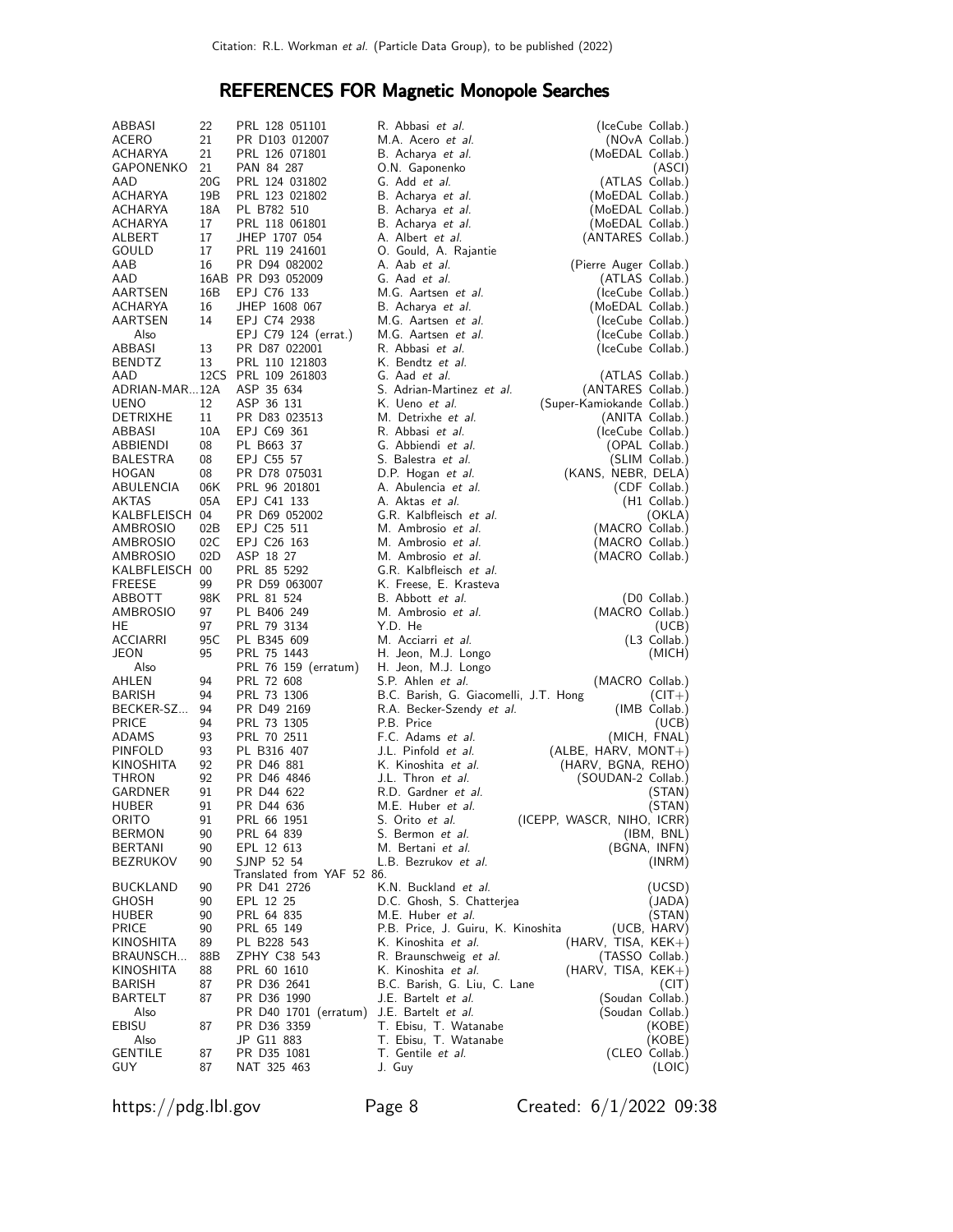| (INUS, WASCR, NIHO)<br>NAKAMURA<br>87<br>PL B183 395<br>S. Nakamura et al.<br>P.B. Price, R. Guoxiao, K. Kinoshita<br><b>PRICE</b><br>87<br>PRL 59 2523<br>(UCB, HARV)<br>SCHOUTEN<br>87<br>JP E20 850<br>J.C. Schouten et al.<br>(LOIC)<br>87<br><b>SHEPKO</b><br>PR D35 2917<br>M.J. Shepko et al.<br>(TAMU)<br>87<br>TSUKAMOTO<br>EPL 3 39<br>T. Tsukamoto et al.<br>(ICRR)<br><b>CAPLIN</b><br>86<br>NAT 321 402<br>A.D. Caplin et al.<br>(LOIC)<br>Also<br>JP E20 850<br>J.C. Schouten et al.<br>(LOIC)<br>Also<br>NAT 325 463<br>J. Guy<br>(LOIC)<br>CROMAR<br>PRL 56 2561<br>M.W. Cromar, A.F. Clark, F.R. Fickett<br>(NBSB)<br>86<br>T. Hara et al.<br>HARA<br>86<br>PRL 56 553<br>$(ICRR, KYOT, KEK, KOBE+)$<br>INCANDELA<br>86<br>PR D34 2637<br>J. Incandela et al.<br>(CHIC, FNAL, MICH)<br>PR A33 1183<br>J.M. Kovalik, J.L. Kirschvink<br>KOVALIK<br>86<br>(CIT)<br><b>PRICE</b><br>PRL 56 1226<br>86<br>P.B. Price, M.H. Salamon<br>(UCB)<br>ARAFUNE<br>85<br>PR D32 2586<br>J. Arafune, M. Fukugita, S. Yanagita (ICRR, KYOTU+)<br><b>BERMON</b><br>85<br>PRL 55 1850<br>S. Bermon et al.<br>(IBM)<br><b>BRACCI</b><br>85B<br>NP B258 726<br>L. Bracci, G. Fiorentini, G. Mezzorani<br>$(PISA+)$<br>LNC 42 123<br>L. Bracci, G. Fiorentini<br>(PISA)<br>Also<br><b>CAPLIN</b><br>85<br>NAT 317 234<br>A.D. Caplin et al.<br>(LOIC)<br>EBISU<br>85<br>JP G11 883<br>T. Ebisu, T. Watanabe<br>(KOBE)<br>KAJITA<br>85<br>JPSJ 54 4065<br>T. Kajita <i>et al.</i><br>(ICRR, KEK, NIIG)<br><b>PARK</b><br>85B<br>NP B252 261<br>H.S. Park et al.<br>(IMB Collab.)<br><b>BATTISTONI</b><br>84<br>PL 133B 454<br>G. Battistoni et al.<br>(NUSEX Collab.)<br>FRYBERGER<br>84<br>PR D29 1524<br>D. Fryberger et al.<br>(SLAC, UCB)<br>HARVEY<br>84<br>NP B236 255<br>J.A. Harvey<br>(PRIN)<br>(CHIC, FNAL, MICH)<br>INCANDELA<br>84<br>PRL 53 2067<br>J. Incandela et al.<br>PRL 52 1373<br>KAJINO<br>84<br>F. Kajino et al.<br>(ICRR)<br>JP G10 447<br>KAJINO<br>84B<br>F. Kajino et al.<br>(ICRR)<br>KAWAGOE<br>84<br>LNC 41 315<br>(TOKY)<br>K. Kawagoe <i>et al.</i><br>KOLB<br>84<br>APJ 286 702<br>E.W. Kolb, M.S. Turner<br>(FNAL, CHIC)<br>KRISHNA<br>PL 142B 99<br>84<br>M.R. Krishnaswamy et al.<br>$(TATA, OSKC+)$<br><b>LISS</b><br>84<br>PR D30 884<br>T.M. Liss, S.P. Ahlen, G. Tarle<br>$(UCB, IND+)$<br><b>PRICE</b><br>PRL 52 1265<br>P.B. Price et al.<br>84<br>(ROMA, UCB, IND+)<br><b>PRICE</b><br>84B<br>PL 140B 112<br>P.B. Price<br>(CERN)<br>TARLE<br>84<br>PRL 52 90<br>G. Tarle, S.P. Ahlen, T.M. Liss<br>$(UCB, MICH+)$<br>83<br>ANDERSON<br>PR D28 2308<br>S.N. Anderson et al.<br>(WASH)<br>83<br>(ICRR, KYOTU)<br>ARAFUNE<br>PL 133B 380<br>J. Arafune, M. Fukugita<br>AUBERT<br>83B<br>PL 120B 465<br>B. Aubert et al.<br>(CERN, LAPP)<br><b>BARTELT</b><br>83B<br>PRL 50 655<br>J.E. Bartelt <i>et al.</i><br>(MINN, ANL)<br>83<br><b>BARWICK</b><br>PR D28 2338<br>S.W. Barwick, K. Kinoshita, P.B. Price<br>(UCB)<br>83<br>BONARELLI<br>PL 126B 137<br>(BGNA)<br>R. Bonarelli, P. Capiluppi, I. d'Antone<br>83<br><b>BOSETTI</b><br>PL 133B 265<br>P.C. Bosetti et al.<br>(AACH3, HAWA, TOKY)<br>83<br>CABRERA<br>PRL 51 1933<br>B. Cabrera et al.<br>(STAN)<br><b>DOKE</b><br>83<br>T. Doke et al.<br>PL 129B 370<br>(WASU, RIKK, TTAM, RIKEN)<br>ERREDE<br>83<br>PRL 51 245<br>S.M. Errede et al.<br>(IMB Collab.)<br>83B<br><b>FREESE</b><br>PRL 51 1625<br>K. Freese, M.S. Turner, D.N. Schramm<br>(CHIC)<br>83<br>PRL 50 573<br>(UTAH, STAN)<br><b>GROOM</b><br>D.E. Groom et al.<br>83<br>MASHIMO<br>PL 128B 327<br>T. Mashimo et al.<br>(ICEPP)<br>83<br><b>MIKHAILOV</b><br>PL 130B 331<br>V.F. Mikhailov<br>(KAZA)<br><b>MUSSET</b><br>83<br>(CERN, HAMB)<br>PL 128B 333<br>P. Musset, M. Price, E. Lohrmann<br>83<br>PL 121B 115<br>Y. Rephaeli, M.S. Turner<br>(CHIC)<br>REPHAELI<br>83<br>K.H. Schatten<br>(NASA)<br>SCHATTEN<br>PR D27 1525<br>82<br>LNC 35 413<br>E.N. Alekseev et al.<br>ALEXEYEV<br>(INRM)<br>82<br>BONARELLI<br>PL 112B 100<br>R. Bonarelli et al.<br>(BGNA)<br>82<br>CABRERA<br>PRL 48 1378<br>B. Cabrera<br>(STAN)<br>82<br>DELL<br>NP B209 45<br>G.F. Dell et al.<br>(BNL, ADEL, ROMA)<br>82<br>DIMOPOUL<br>PL 119B 320<br>S. Dimopoulos, J. Preskill, F. Wilczek<br>$(HARV+)$<br>KINOSHITA<br>82<br>PRL 48 77<br>K. Kinoshita, P.B. Price, D. Fryberger<br>$(UCB+)$<br>KOLB<br>82<br>PRL 49 1373<br>E.W. Kolb, S.A. Colgate, J.A. Harvey<br>(LASL, PRIN)<br>MASHIMO<br>82<br>JPSJ 51 3067<br>T. Mashimo, K. Kawagoe, M. Koshiba<br>(INUS)<br>SALPETER<br>82<br>PRL 49 1114<br>E.E. Salpeter, S.L. Shapiro, I. Wasserman<br>(CORN)<br>TURNER<br>82<br>PR D26 1296<br>M.S. Turner, E.N. Parker, T.J. Bogdan<br>(CHIC)<br>81<br>D.F. Bartlett et al.<br>(COLO, GESC)<br>BARTLETT<br>PR D24 612<br>KINOSHITA<br>81B<br>PR D24 1707<br>K. Kinoshita, P.B. Price<br>(UCB)<br>ULLMAN<br>81<br>PRL 47 289<br>J.D. Ullman<br>(LEHM, BNL)<br>R.A. Carrigan<br>CARRIGAN<br>80<br>NAT 288 348<br>(FNAL)<br>J.J. Broderick et al.<br><b>BRODERICK</b><br>79<br>PR D19 1046<br>(VPI)<br>BARTLETT<br>78<br>D.F. Bartlett, D. Soo, M.G. White<br>(COLO, PRIN)<br>PR D18 2253<br>CARRIGAN<br>78<br>PR D17 1754<br>R.A. Carrigan, B.P. Strauss, G. Giacomelli<br>$(FNAL+)$<br>78<br>H. Hoffmann et al.<br>(CERN, ROMA)<br><b>HOFFMANN</b><br>LNC 23 357<br><b>PRICE</b><br>78<br>P.B. Price et al.<br>PR D18 1382<br>(UCB, HOUS) | MASEK | 87 | PR D35 2758 | G.E. Masek et al.<br>(UCSD) |
|----------------------------------------------------------------------------------------------------------------------------------------------------------------------------------------------------------------------------------------------------------------------------------------------------------------------------------------------------------------------------------------------------------------------------------------------------------------------------------------------------------------------------------------------------------------------------------------------------------------------------------------------------------------------------------------------------------------------------------------------------------------------------------------------------------------------------------------------------------------------------------------------------------------------------------------------------------------------------------------------------------------------------------------------------------------------------------------------------------------------------------------------------------------------------------------------------------------------------------------------------------------------------------------------------------------------------------------------------------------------------------------------------------------------------------------------------------------------------------------------------------------------------------------------------------------------------------------------------------------------------------------------------------------------------------------------------------------------------------------------------------------------------------------------------------------------------------------------------------------------------------------------------------------------------------------------------------------------------------------------------------------------------------------------------------------------------------------------------------------------------------------------------------------------------------------------------------------------------------------------------------------------------------------------------------------------------------------------------------------------------------------------------------------------------------------------------------------------------------------------------------------------------------------------------------------------------------------------------------------------------------------------------------------------------------------------------------------------------------------------------------------------------------------------------------------------------------------------------------------------------------------------------------------------------------------------------------------------------------------------------------------------------------------------------------------------------------------------------------------------------------------------------------------------------------------------------------------------------------------------------------------------------------------------------------------------------------------------------------------------------------------------------------------------------------------------------------------------------------------------------------------------------------------------------------------------------------------------------------------------------------------------------------------------------------------------------------------------------------------------------------------------------------------------------------------------------------------------------------------------------------------------------------------------------------------------------------------------------------------------------------------------------------------------------------------------------------------------------------------------------------------------------------------------------------------------------------------------------------------------------------------------------------------------------------------------------------------------------------------------------------------------------------------------------------------------------------------------------------------------------------------------------------------------------------------------------------------------------------------------------------------------------------------------------------------------------------------------------------------------------------------------------------------------------------------------------------------------------------------------------------------------------------------------------------------------------------------------------------------------------------------------------------------------------------------------------------------------------------------------------------------------------------------------------------------------------------------------------------------------------------------------------------------------------------------------------------------------------------------------------------------------|-------|----|-------------|-----------------------------|
|                                                                                                                                                                                                                                                                                                                                                                                                                                                                                                                                                                                                                                                                                                                                                                                                                                                                                                                                                                                                                                                                                                                                                                                                                                                                                                                                                                                                                                                                                                                                                                                                                                                                                                                                                                                                                                                                                                                                                                                                                                                                                                                                                                                                                                                                                                                                                                                                                                                                                                                                                                                                                                                                                                                                                                                                                                                                                                                                                                                                                                                                                                                                                                                                                                                                                                                                                                                                                                                                                                                                                                                                                                                                                                                                                                                                                                                                                                                                                                                                                                                                                                                                                                                                                                                                                                                                                                                                                                                                                                                                                                                                                                                                                                                                                                                                                                                                                                                                                                                                                                                                                                                                                                                                                                                                                                                                                                                              |       |    |             |                             |
|                                                                                                                                                                                                                                                                                                                                                                                                                                                                                                                                                                                                                                                                                                                                                                                                                                                                                                                                                                                                                                                                                                                                                                                                                                                                                                                                                                                                                                                                                                                                                                                                                                                                                                                                                                                                                                                                                                                                                                                                                                                                                                                                                                                                                                                                                                                                                                                                                                                                                                                                                                                                                                                                                                                                                                                                                                                                                                                                                                                                                                                                                                                                                                                                                                                                                                                                                                                                                                                                                                                                                                                                                                                                                                                                                                                                                                                                                                                                                                                                                                                                                                                                                                                                                                                                                                                                                                                                                                                                                                                                                                                                                                                                                                                                                                                                                                                                                                                                                                                                                                                                                                                                                                                                                                                                                                                                                                                              |       |    |             |                             |
|                                                                                                                                                                                                                                                                                                                                                                                                                                                                                                                                                                                                                                                                                                                                                                                                                                                                                                                                                                                                                                                                                                                                                                                                                                                                                                                                                                                                                                                                                                                                                                                                                                                                                                                                                                                                                                                                                                                                                                                                                                                                                                                                                                                                                                                                                                                                                                                                                                                                                                                                                                                                                                                                                                                                                                                                                                                                                                                                                                                                                                                                                                                                                                                                                                                                                                                                                                                                                                                                                                                                                                                                                                                                                                                                                                                                                                                                                                                                                                                                                                                                                                                                                                                                                                                                                                                                                                                                                                                                                                                                                                                                                                                                                                                                                                                                                                                                                                                                                                                                                                                                                                                                                                                                                                                                                                                                                                                              |       |    |             |                             |
|                                                                                                                                                                                                                                                                                                                                                                                                                                                                                                                                                                                                                                                                                                                                                                                                                                                                                                                                                                                                                                                                                                                                                                                                                                                                                                                                                                                                                                                                                                                                                                                                                                                                                                                                                                                                                                                                                                                                                                                                                                                                                                                                                                                                                                                                                                                                                                                                                                                                                                                                                                                                                                                                                                                                                                                                                                                                                                                                                                                                                                                                                                                                                                                                                                                                                                                                                                                                                                                                                                                                                                                                                                                                                                                                                                                                                                                                                                                                                                                                                                                                                                                                                                                                                                                                                                                                                                                                                                                                                                                                                                                                                                                                                                                                                                                                                                                                                                                                                                                                                                                                                                                                                                                                                                                                                                                                                                                              |       |    |             |                             |
|                                                                                                                                                                                                                                                                                                                                                                                                                                                                                                                                                                                                                                                                                                                                                                                                                                                                                                                                                                                                                                                                                                                                                                                                                                                                                                                                                                                                                                                                                                                                                                                                                                                                                                                                                                                                                                                                                                                                                                                                                                                                                                                                                                                                                                                                                                                                                                                                                                                                                                                                                                                                                                                                                                                                                                                                                                                                                                                                                                                                                                                                                                                                                                                                                                                                                                                                                                                                                                                                                                                                                                                                                                                                                                                                                                                                                                                                                                                                                                                                                                                                                                                                                                                                                                                                                                                                                                                                                                                                                                                                                                                                                                                                                                                                                                                                                                                                                                                                                                                                                                                                                                                                                                                                                                                                                                                                                                                              |       |    |             |                             |
|                                                                                                                                                                                                                                                                                                                                                                                                                                                                                                                                                                                                                                                                                                                                                                                                                                                                                                                                                                                                                                                                                                                                                                                                                                                                                                                                                                                                                                                                                                                                                                                                                                                                                                                                                                                                                                                                                                                                                                                                                                                                                                                                                                                                                                                                                                                                                                                                                                                                                                                                                                                                                                                                                                                                                                                                                                                                                                                                                                                                                                                                                                                                                                                                                                                                                                                                                                                                                                                                                                                                                                                                                                                                                                                                                                                                                                                                                                                                                                                                                                                                                                                                                                                                                                                                                                                                                                                                                                                                                                                                                                                                                                                                                                                                                                                                                                                                                                                                                                                                                                                                                                                                                                                                                                                                                                                                                                                              |       |    |             |                             |
|                                                                                                                                                                                                                                                                                                                                                                                                                                                                                                                                                                                                                                                                                                                                                                                                                                                                                                                                                                                                                                                                                                                                                                                                                                                                                                                                                                                                                                                                                                                                                                                                                                                                                                                                                                                                                                                                                                                                                                                                                                                                                                                                                                                                                                                                                                                                                                                                                                                                                                                                                                                                                                                                                                                                                                                                                                                                                                                                                                                                                                                                                                                                                                                                                                                                                                                                                                                                                                                                                                                                                                                                                                                                                                                                                                                                                                                                                                                                                                                                                                                                                                                                                                                                                                                                                                                                                                                                                                                                                                                                                                                                                                                                                                                                                                                                                                                                                                                                                                                                                                                                                                                                                                                                                                                                                                                                                                                              |       |    |             |                             |
|                                                                                                                                                                                                                                                                                                                                                                                                                                                                                                                                                                                                                                                                                                                                                                                                                                                                                                                                                                                                                                                                                                                                                                                                                                                                                                                                                                                                                                                                                                                                                                                                                                                                                                                                                                                                                                                                                                                                                                                                                                                                                                                                                                                                                                                                                                                                                                                                                                                                                                                                                                                                                                                                                                                                                                                                                                                                                                                                                                                                                                                                                                                                                                                                                                                                                                                                                                                                                                                                                                                                                                                                                                                                                                                                                                                                                                                                                                                                                                                                                                                                                                                                                                                                                                                                                                                                                                                                                                                                                                                                                                                                                                                                                                                                                                                                                                                                                                                                                                                                                                                                                                                                                                                                                                                                                                                                                                                              |       |    |             |                             |
|                                                                                                                                                                                                                                                                                                                                                                                                                                                                                                                                                                                                                                                                                                                                                                                                                                                                                                                                                                                                                                                                                                                                                                                                                                                                                                                                                                                                                                                                                                                                                                                                                                                                                                                                                                                                                                                                                                                                                                                                                                                                                                                                                                                                                                                                                                                                                                                                                                                                                                                                                                                                                                                                                                                                                                                                                                                                                                                                                                                                                                                                                                                                                                                                                                                                                                                                                                                                                                                                                                                                                                                                                                                                                                                                                                                                                                                                                                                                                                                                                                                                                                                                                                                                                                                                                                                                                                                                                                                                                                                                                                                                                                                                                                                                                                                                                                                                                                                                                                                                                                                                                                                                                                                                                                                                                                                                                                                              |       |    |             |                             |
|                                                                                                                                                                                                                                                                                                                                                                                                                                                                                                                                                                                                                                                                                                                                                                                                                                                                                                                                                                                                                                                                                                                                                                                                                                                                                                                                                                                                                                                                                                                                                                                                                                                                                                                                                                                                                                                                                                                                                                                                                                                                                                                                                                                                                                                                                                                                                                                                                                                                                                                                                                                                                                                                                                                                                                                                                                                                                                                                                                                                                                                                                                                                                                                                                                                                                                                                                                                                                                                                                                                                                                                                                                                                                                                                                                                                                                                                                                                                                                                                                                                                                                                                                                                                                                                                                                                                                                                                                                                                                                                                                                                                                                                                                                                                                                                                                                                                                                                                                                                                                                                                                                                                                                                                                                                                                                                                                                                              |       |    |             |                             |
|                                                                                                                                                                                                                                                                                                                                                                                                                                                                                                                                                                                                                                                                                                                                                                                                                                                                                                                                                                                                                                                                                                                                                                                                                                                                                                                                                                                                                                                                                                                                                                                                                                                                                                                                                                                                                                                                                                                                                                                                                                                                                                                                                                                                                                                                                                                                                                                                                                                                                                                                                                                                                                                                                                                                                                                                                                                                                                                                                                                                                                                                                                                                                                                                                                                                                                                                                                                                                                                                                                                                                                                                                                                                                                                                                                                                                                                                                                                                                                                                                                                                                                                                                                                                                                                                                                                                                                                                                                                                                                                                                                                                                                                                                                                                                                                                                                                                                                                                                                                                                                                                                                                                                                                                                                                                                                                                                                                              |       |    |             |                             |
|                                                                                                                                                                                                                                                                                                                                                                                                                                                                                                                                                                                                                                                                                                                                                                                                                                                                                                                                                                                                                                                                                                                                                                                                                                                                                                                                                                                                                                                                                                                                                                                                                                                                                                                                                                                                                                                                                                                                                                                                                                                                                                                                                                                                                                                                                                                                                                                                                                                                                                                                                                                                                                                                                                                                                                                                                                                                                                                                                                                                                                                                                                                                                                                                                                                                                                                                                                                                                                                                                                                                                                                                                                                                                                                                                                                                                                                                                                                                                                                                                                                                                                                                                                                                                                                                                                                                                                                                                                                                                                                                                                                                                                                                                                                                                                                                                                                                                                                                                                                                                                                                                                                                                                                                                                                                                                                                                                                              |       |    |             |                             |
|                                                                                                                                                                                                                                                                                                                                                                                                                                                                                                                                                                                                                                                                                                                                                                                                                                                                                                                                                                                                                                                                                                                                                                                                                                                                                                                                                                                                                                                                                                                                                                                                                                                                                                                                                                                                                                                                                                                                                                                                                                                                                                                                                                                                                                                                                                                                                                                                                                                                                                                                                                                                                                                                                                                                                                                                                                                                                                                                                                                                                                                                                                                                                                                                                                                                                                                                                                                                                                                                                                                                                                                                                                                                                                                                                                                                                                                                                                                                                                                                                                                                                                                                                                                                                                                                                                                                                                                                                                                                                                                                                                                                                                                                                                                                                                                                                                                                                                                                                                                                                                                                                                                                                                                                                                                                                                                                                                                              |       |    |             |                             |
|                                                                                                                                                                                                                                                                                                                                                                                                                                                                                                                                                                                                                                                                                                                                                                                                                                                                                                                                                                                                                                                                                                                                                                                                                                                                                                                                                                                                                                                                                                                                                                                                                                                                                                                                                                                                                                                                                                                                                                                                                                                                                                                                                                                                                                                                                                                                                                                                                                                                                                                                                                                                                                                                                                                                                                                                                                                                                                                                                                                                                                                                                                                                                                                                                                                                                                                                                                                                                                                                                                                                                                                                                                                                                                                                                                                                                                                                                                                                                                                                                                                                                                                                                                                                                                                                                                                                                                                                                                                                                                                                                                                                                                                                                                                                                                                                                                                                                                                                                                                                                                                                                                                                                                                                                                                                                                                                                                                              |       |    |             |                             |
|                                                                                                                                                                                                                                                                                                                                                                                                                                                                                                                                                                                                                                                                                                                                                                                                                                                                                                                                                                                                                                                                                                                                                                                                                                                                                                                                                                                                                                                                                                                                                                                                                                                                                                                                                                                                                                                                                                                                                                                                                                                                                                                                                                                                                                                                                                                                                                                                                                                                                                                                                                                                                                                                                                                                                                                                                                                                                                                                                                                                                                                                                                                                                                                                                                                                                                                                                                                                                                                                                                                                                                                                                                                                                                                                                                                                                                                                                                                                                                                                                                                                                                                                                                                                                                                                                                                                                                                                                                                                                                                                                                                                                                                                                                                                                                                                                                                                                                                                                                                                                                                                                                                                                                                                                                                                                                                                                                                              |       |    |             |                             |
|                                                                                                                                                                                                                                                                                                                                                                                                                                                                                                                                                                                                                                                                                                                                                                                                                                                                                                                                                                                                                                                                                                                                                                                                                                                                                                                                                                                                                                                                                                                                                                                                                                                                                                                                                                                                                                                                                                                                                                                                                                                                                                                                                                                                                                                                                                                                                                                                                                                                                                                                                                                                                                                                                                                                                                                                                                                                                                                                                                                                                                                                                                                                                                                                                                                                                                                                                                                                                                                                                                                                                                                                                                                                                                                                                                                                                                                                                                                                                                                                                                                                                                                                                                                                                                                                                                                                                                                                                                                                                                                                                                                                                                                                                                                                                                                                                                                                                                                                                                                                                                                                                                                                                                                                                                                                                                                                                                                              |       |    |             |                             |
|                                                                                                                                                                                                                                                                                                                                                                                                                                                                                                                                                                                                                                                                                                                                                                                                                                                                                                                                                                                                                                                                                                                                                                                                                                                                                                                                                                                                                                                                                                                                                                                                                                                                                                                                                                                                                                                                                                                                                                                                                                                                                                                                                                                                                                                                                                                                                                                                                                                                                                                                                                                                                                                                                                                                                                                                                                                                                                                                                                                                                                                                                                                                                                                                                                                                                                                                                                                                                                                                                                                                                                                                                                                                                                                                                                                                                                                                                                                                                                                                                                                                                                                                                                                                                                                                                                                                                                                                                                                                                                                                                                                                                                                                                                                                                                                                                                                                                                                                                                                                                                                                                                                                                                                                                                                                                                                                                                                              |       |    |             |                             |
|                                                                                                                                                                                                                                                                                                                                                                                                                                                                                                                                                                                                                                                                                                                                                                                                                                                                                                                                                                                                                                                                                                                                                                                                                                                                                                                                                                                                                                                                                                                                                                                                                                                                                                                                                                                                                                                                                                                                                                                                                                                                                                                                                                                                                                                                                                                                                                                                                                                                                                                                                                                                                                                                                                                                                                                                                                                                                                                                                                                                                                                                                                                                                                                                                                                                                                                                                                                                                                                                                                                                                                                                                                                                                                                                                                                                                                                                                                                                                                                                                                                                                                                                                                                                                                                                                                                                                                                                                                                                                                                                                                                                                                                                                                                                                                                                                                                                                                                                                                                                                                                                                                                                                                                                                                                                                                                                                                                              |       |    |             |                             |
|                                                                                                                                                                                                                                                                                                                                                                                                                                                                                                                                                                                                                                                                                                                                                                                                                                                                                                                                                                                                                                                                                                                                                                                                                                                                                                                                                                                                                                                                                                                                                                                                                                                                                                                                                                                                                                                                                                                                                                                                                                                                                                                                                                                                                                                                                                                                                                                                                                                                                                                                                                                                                                                                                                                                                                                                                                                                                                                                                                                                                                                                                                                                                                                                                                                                                                                                                                                                                                                                                                                                                                                                                                                                                                                                                                                                                                                                                                                                                                                                                                                                                                                                                                                                                                                                                                                                                                                                                                                                                                                                                                                                                                                                                                                                                                                                                                                                                                                                                                                                                                                                                                                                                                                                                                                                                                                                                                                              |       |    |             |                             |
|                                                                                                                                                                                                                                                                                                                                                                                                                                                                                                                                                                                                                                                                                                                                                                                                                                                                                                                                                                                                                                                                                                                                                                                                                                                                                                                                                                                                                                                                                                                                                                                                                                                                                                                                                                                                                                                                                                                                                                                                                                                                                                                                                                                                                                                                                                                                                                                                                                                                                                                                                                                                                                                                                                                                                                                                                                                                                                                                                                                                                                                                                                                                                                                                                                                                                                                                                                                                                                                                                                                                                                                                                                                                                                                                                                                                                                                                                                                                                                                                                                                                                                                                                                                                                                                                                                                                                                                                                                                                                                                                                                                                                                                                                                                                                                                                                                                                                                                                                                                                                                                                                                                                                                                                                                                                                                                                                                                              |       |    |             |                             |
|                                                                                                                                                                                                                                                                                                                                                                                                                                                                                                                                                                                                                                                                                                                                                                                                                                                                                                                                                                                                                                                                                                                                                                                                                                                                                                                                                                                                                                                                                                                                                                                                                                                                                                                                                                                                                                                                                                                                                                                                                                                                                                                                                                                                                                                                                                                                                                                                                                                                                                                                                                                                                                                                                                                                                                                                                                                                                                                                                                                                                                                                                                                                                                                                                                                                                                                                                                                                                                                                                                                                                                                                                                                                                                                                                                                                                                                                                                                                                                                                                                                                                                                                                                                                                                                                                                                                                                                                                                                                                                                                                                                                                                                                                                                                                                                                                                                                                                                                                                                                                                                                                                                                                                                                                                                                                                                                                                                              |       |    |             |                             |
|                                                                                                                                                                                                                                                                                                                                                                                                                                                                                                                                                                                                                                                                                                                                                                                                                                                                                                                                                                                                                                                                                                                                                                                                                                                                                                                                                                                                                                                                                                                                                                                                                                                                                                                                                                                                                                                                                                                                                                                                                                                                                                                                                                                                                                                                                                                                                                                                                                                                                                                                                                                                                                                                                                                                                                                                                                                                                                                                                                                                                                                                                                                                                                                                                                                                                                                                                                                                                                                                                                                                                                                                                                                                                                                                                                                                                                                                                                                                                                                                                                                                                                                                                                                                                                                                                                                                                                                                                                                                                                                                                                                                                                                                                                                                                                                                                                                                                                                                                                                                                                                                                                                                                                                                                                                                                                                                                                                              |       |    |             |                             |
|                                                                                                                                                                                                                                                                                                                                                                                                                                                                                                                                                                                                                                                                                                                                                                                                                                                                                                                                                                                                                                                                                                                                                                                                                                                                                                                                                                                                                                                                                                                                                                                                                                                                                                                                                                                                                                                                                                                                                                                                                                                                                                                                                                                                                                                                                                                                                                                                                                                                                                                                                                                                                                                                                                                                                                                                                                                                                                                                                                                                                                                                                                                                                                                                                                                                                                                                                                                                                                                                                                                                                                                                                                                                                                                                                                                                                                                                                                                                                                                                                                                                                                                                                                                                                                                                                                                                                                                                                                                                                                                                                                                                                                                                                                                                                                                                                                                                                                                                                                                                                                                                                                                                                                                                                                                                                                                                                                                              |       |    |             |                             |
|                                                                                                                                                                                                                                                                                                                                                                                                                                                                                                                                                                                                                                                                                                                                                                                                                                                                                                                                                                                                                                                                                                                                                                                                                                                                                                                                                                                                                                                                                                                                                                                                                                                                                                                                                                                                                                                                                                                                                                                                                                                                                                                                                                                                                                                                                                                                                                                                                                                                                                                                                                                                                                                                                                                                                                                                                                                                                                                                                                                                                                                                                                                                                                                                                                                                                                                                                                                                                                                                                                                                                                                                                                                                                                                                                                                                                                                                                                                                                                                                                                                                                                                                                                                                                                                                                                                                                                                                                                                                                                                                                                                                                                                                                                                                                                                                                                                                                                                                                                                                                                                                                                                                                                                                                                                                                                                                                                                              |       |    |             |                             |
|                                                                                                                                                                                                                                                                                                                                                                                                                                                                                                                                                                                                                                                                                                                                                                                                                                                                                                                                                                                                                                                                                                                                                                                                                                                                                                                                                                                                                                                                                                                                                                                                                                                                                                                                                                                                                                                                                                                                                                                                                                                                                                                                                                                                                                                                                                                                                                                                                                                                                                                                                                                                                                                                                                                                                                                                                                                                                                                                                                                                                                                                                                                                                                                                                                                                                                                                                                                                                                                                                                                                                                                                                                                                                                                                                                                                                                                                                                                                                                                                                                                                                                                                                                                                                                                                                                                                                                                                                                                                                                                                                                                                                                                                                                                                                                                                                                                                                                                                                                                                                                                                                                                                                                                                                                                                                                                                                                                              |       |    |             |                             |
|                                                                                                                                                                                                                                                                                                                                                                                                                                                                                                                                                                                                                                                                                                                                                                                                                                                                                                                                                                                                                                                                                                                                                                                                                                                                                                                                                                                                                                                                                                                                                                                                                                                                                                                                                                                                                                                                                                                                                                                                                                                                                                                                                                                                                                                                                                                                                                                                                                                                                                                                                                                                                                                                                                                                                                                                                                                                                                                                                                                                                                                                                                                                                                                                                                                                                                                                                                                                                                                                                                                                                                                                                                                                                                                                                                                                                                                                                                                                                                                                                                                                                                                                                                                                                                                                                                                                                                                                                                                                                                                                                                                                                                                                                                                                                                                                                                                                                                                                                                                                                                                                                                                                                                                                                                                                                                                                                                                              |       |    |             |                             |
|                                                                                                                                                                                                                                                                                                                                                                                                                                                                                                                                                                                                                                                                                                                                                                                                                                                                                                                                                                                                                                                                                                                                                                                                                                                                                                                                                                                                                                                                                                                                                                                                                                                                                                                                                                                                                                                                                                                                                                                                                                                                                                                                                                                                                                                                                                                                                                                                                                                                                                                                                                                                                                                                                                                                                                                                                                                                                                                                                                                                                                                                                                                                                                                                                                                                                                                                                                                                                                                                                                                                                                                                                                                                                                                                                                                                                                                                                                                                                                                                                                                                                                                                                                                                                                                                                                                                                                                                                                                                                                                                                                                                                                                                                                                                                                                                                                                                                                                                                                                                                                                                                                                                                                                                                                                                                                                                                                                              |       |    |             |                             |
|                                                                                                                                                                                                                                                                                                                                                                                                                                                                                                                                                                                                                                                                                                                                                                                                                                                                                                                                                                                                                                                                                                                                                                                                                                                                                                                                                                                                                                                                                                                                                                                                                                                                                                                                                                                                                                                                                                                                                                                                                                                                                                                                                                                                                                                                                                                                                                                                                                                                                                                                                                                                                                                                                                                                                                                                                                                                                                                                                                                                                                                                                                                                                                                                                                                                                                                                                                                                                                                                                                                                                                                                                                                                                                                                                                                                                                                                                                                                                                                                                                                                                                                                                                                                                                                                                                                                                                                                                                                                                                                                                                                                                                                                                                                                                                                                                                                                                                                                                                                                                                                                                                                                                                                                                                                                                                                                                                                              |       |    |             |                             |
|                                                                                                                                                                                                                                                                                                                                                                                                                                                                                                                                                                                                                                                                                                                                                                                                                                                                                                                                                                                                                                                                                                                                                                                                                                                                                                                                                                                                                                                                                                                                                                                                                                                                                                                                                                                                                                                                                                                                                                                                                                                                                                                                                                                                                                                                                                                                                                                                                                                                                                                                                                                                                                                                                                                                                                                                                                                                                                                                                                                                                                                                                                                                                                                                                                                                                                                                                                                                                                                                                                                                                                                                                                                                                                                                                                                                                                                                                                                                                                                                                                                                                                                                                                                                                                                                                                                                                                                                                                                                                                                                                                                                                                                                                                                                                                                                                                                                                                                                                                                                                                                                                                                                                                                                                                                                                                                                                                                              |       |    |             |                             |
|                                                                                                                                                                                                                                                                                                                                                                                                                                                                                                                                                                                                                                                                                                                                                                                                                                                                                                                                                                                                                                                                                                                                                                                                                                                                                                                                                                                                                                                                                                                                                                                                                                                                                                                                                                                                                                                                                                                                                                                                                                                                                                                                                                                                                                                                                                                                                                                                                                                                                                                                                                                                                                                                                                                                                                                                                                                                                                                                                                                                                                                                                                                                                                                                                                                                                                                                                                                                                                                                                                                                                                                                                                                                                                                                                                                                                                                                                                                                                                                                                                                                                                                                                                                                                                                                                                                                                                                                                                                                                                                                                                                                                                                                                                                                                                                                                                                                                                                                                                                                                                                                                                                                                                                                                                                                                                                                                                                              |       |    |             |                             |
|                                                                                                                                                                                                                                                                                                                                                                                                                                                                                                                                                                                                                                                                                                                                                                                                                                                                                                                                                                                                                                                                                                                                                                                                                                                                                                                                                                                                                                                                                                                                                                                                                                                                                                                                                                                                                                                                                                                                                                                                                                                                                                                                                                                                                                                                                                                                                                                                                                                                                                                                                                                                                                                                                                                                                                                                                                                                                                                                                                                                                                                                                                                                                                                                                                                                                                                                                                                                                                                                                                                                                                                                                                                                                                                                                                                                                                                                                                                                                                                                                                                                                                                                                                                                                                                                                                                                                                                                                                                                                                                                                                                                                                                                                                                                                                                                                                                                                                                                                                                                                                                                                                                                                                                                                                                                                                                                                                                              |       |    |             |                             |
|                                                                                                                                                                                                                                                                                                                                                                                                                                                                                                                                                                                                                                                                                                                                                                                                                                                                                                                                                                                                                                                                                                                                                                                                                                                                                                                                                                                                                                                                                                                                                                                                                                                                                                                                                                                                                                                                                                                                                                                                                                                                                                                                                                                                                                                                                                                                                                                                                                                                                                                                                                                                                                                                                                                                                                                                                                                                                                                                                                                                                                                                                                                                                                                                                                                                                                                                                                                                                                                                                                                                                                                                                                                                                                                                                                                                                                                                                                                                                                                                                                                                                                                                                                                                                                                                                                                                                                                                                                                                                                                                                                                                                                                                                                                                                                                                                                                                                                                                                                                                                                                                                                                                                                                                                                                                                                                                                                                              |       |    |             |                             |
|                                                                                                                                                                                                                                                                                                                                                                                                                                                                                                                                                                                                                                                                                                                                                                                                                                                                                                                                                                                                                                                                                                                                                                                                                                                                                                                                                                                                                                                                                                                                                                                                                                                                                                                                                                                                                                                                                                                                                                                                                                                                                                                                                                                                                                                                                                                                                                                                                                                                                                                                                                                                                                                                                                                                                                                                                                                                                                                                                                                                                                                                                                                                                                                                                                                                                                                                                                                                                                                                                                                                                                                                                                                                                                                                                                                                                                                                                                                                                                                                                                                                                                                                                                                                                                                                                                                                                                                                                                                                                                                                                                                                                                                                                                                                                                                                                                                                                                                                                                                                                                                                                                                                                                                                                                                                                                                                                                                              |       |    |             |                             |
|                                                                                                                                                                                                                                                                                                                                                                                                                                                                                                                                                                                                                                                                                                                                                                                                                                                                                                                                                                                                                                                                                                                                                                                                                                                                                                                                                                                                                                                                                                                                                                                                                                                                                                                                                                                                                                                                                                                                                                                                                                                                                                                                                                                                                                                                                                                                                                                                                                                                                                                                                                                                                                                                                                                                                                                                                                                                                                                                                                                                                                                                                                                                                                                                                                                                                                                                                                                                                                                                                                                                                                                                                                                                                                                                                                                                                                                                                                                                                                                                                                                                                                                                                                                                                                                                                                                                                                                                                                                                                                                                                                                                                                                                                                                                                                                                                                                                                                                                                                                                                                                                                                                                                                                                                                                                                                                                                                                              |       |    |             |                             |
|                                                                                                                                                                                                                                                                                                                                                                                                                                                                                                                                                                                                                                                                                                                                                                                                                                                                                                                                                                                                                                                                                                                                                                                                                                                                                                                                                                                                                                                                                                                                                                                                                                                                                                                                                                                                                                                                                                                                                                                                                                                                                                                                                                                                                                                                                                                                                                                                                                                                                                                                                                                                                                                                                                                                                                                                                                                                                                                                                                                                                                                                                                                                                                                                                                                                                                                                                                                                                                                                                                                                                                                                                                                                                                                                                                                                                                                                                                                                                                                                                                                                                                                                                                                                                                                                                                                                                                                                                                                                                                                                                                                                                                                                                                                                                                                                                                                                                                                                                                                                                                                                                                                                                                                                                                                                                                                                                                                              |       |    |             |                             |
|                                                                                                                                                                                                                                                                                                                                                                                                                                                                                                                                                                                                                                                                                                                                                                                                                                                                                                                                                                                                                                                                                                                                                                                                                                                                                                                                                                                                                                                                                                                                                                                                                                                                                                                                                                                                                                                                                                                                                                                                                                                                                                                                                                                                                                                                                                                                                                                                                                                                                                                                                                                                                                                                                                                                                                                                                                                                                                                                                                                                                                                                                                                                                                                                                                                                                                                                                                                                                                                                                                                                                                                                                                                                                                                                                                                                                                                                                                                                                                                                                                                                                                                                                                                                                                                                                                                                                                                                                                                                                                                                                                                                                                                                                                                                                                                                                                                                                                                                                                                                                                                                                                                                                                                                                                                                                                                                                                                              |       |    |             |                             |
|                                                                                                                                                                                                                                                                                                                                                                                                                                                                                                                                                                                                                                                                                                                                                                                                                                                                                                                                                                                                                                                                                                                                                                                                                                                                                                                                                                                                                                                                                                                                                                                                                                                                                                                                                                                                                                                                                                                                                                                                                                                                                                                                                                                                                                                                                                                                                                                                                                                                                                                                                                                                                                                                                                                                                                                                                                                                                                                                                                                                                                                                                                                                                                                                                                                                                                                                                                                                                                                                                                                                                                                                                                                                                                                                                                                                                                                                                                                                                                                                                                                                                                                                                                                                                                                                                                                                                                                                                                                                                                                                                                                                                                                                                                                                                                                                                                                                                                                                                                                                                                                                                                                                                                                                                                                                                                                                                                                              |       |    |             |                             |
|                                                                                                                                                                                                                                                                                                                                                                                                                                                                                                                                                                                                                                                                                                                                                                                                                                                                                                                                                                                                                                                                                                                                                                                                                                                                                                                                                                                                                                                                                                                                                                                                                                                                                                                                                                                                                                                                                                                                                                                                                                                                                                                                                                                                                                                                                                                                                                                                                                                                                                                                                                                                                                                                                                                                                                                                                                                                                                                                                                                                                                                                                                                                                                                                                                                                                                                                                                                                                                                                                                                                                                                                                                                                                                                                                                                                                                                                                                                                                                                                                                                                                                                                                                                                                                                                                                                                                                                                                                                                                                                                                                                                                                                                                                                                                                                                                                                                                                                                                                                                                                                                                                                                                                                                                                                                                                                                                                                              |       |    |             |                             |
|                                                                                                                                                                                                                                                                                                                                                                                                                                                                                                                                                                                                                                                                                                                                                                                                                                                                                                                                                                                                                                                                                                                                                                                                                                                                                                                                                                                                                                                                                                                                                                                                                                                                                                                                                                                                                                                                                                                                                                                                                                                                                                                                                                                                                                                                                                                                                                                                                                                                                                                                                                                                                                                                                                                                                                                                                                                                                                                                                                                                                                                                                                                                                                                                                                                                                                                                                                                                                                                                                                                                                                                                                                                                                                                                                                                                                                                                                                                                                                                                                                                                                                                                                                                                                                                                                                                                                                                                                                                                                                                                                                                                                                                                                                                                                                                                                                                                                                                                                                                                                                                                                                                                                                                                                                                                                                                                                                                              |       |    |             |                             |
|                                                                                                                                                                                                                                                                                                                                                                                                                                                                                                                                                                                                                                                                                                                                                                                                                                                                                                                                                                                                                                                                                                                                                                                                                                                                                                                                                                                                                                                                                                                                                                                                                                                                                                                                                                                                                                                                                                                                                                                                                                                                                                                                                                                                                                                                                                                                                                                                                                                                                                                                                                                                                                                                                                                                                                                                                                                                                                                                                                                                                                                                                                                                                                                                                                                                                                                                                                                                                                                                                                                                                                                                                                                                                                                                                                                                                                                                                                                                                                                                                                                                                                                                                                                                                                                                                                                                                                                                                                                                                                                                                                                                                                                                                                                                                                                                                                                                                                                                                                                                                                                                                                                                                                                                                                                                                                                                                                                              |       |    |             |                             |
|                                                                                                                                                                                                                                                                                                                                                                                                                                                                                                                                                                                                                                                                                                                                                                                                                                                                                                                                                                                                                                                                                                                                                                                                                                                                                                                                                                                                                                                                                                                                                                                                                                                                                                                                                                                                                                                                                                                                                                                                                                                                                                                                                                                                                                                                                                                                                                                                                                                                                                                                                                                                                                                                                                                                                                                                                                                                                                                                                                                                                                                                                                                                                                                                                                                                                                                                                                                                                                                                                                                                                                                                                                                                                                                                                                                                                                                                                                                                                                                                                                                                                                                                                                                                                                                                                                                                                                                                                                                                                                                                                                                                                                                                                                                                                                                                                                                                                                                                                                                                                                                                                                                                                                                                                                                                                                                                                                                              |       |    |             |                             |
|                                                                                                                                                                                                                                                                                                                                                                                                                                                                                                                                                                                                                                                                                                                                                                                                                                                                                                                                                                                                                                                                                                                                                                                                                                                                                                                                                                                                                                                                                                                                                                                                                                                                                                                                                                                                                                                                                                                                                                                                                                                                                                                                                                                                                                                                                                                                                                                                                                                                                                                                                                                                                                                                                                                                                                                                                                                                                                                                                                                                                                                                                                                                                                                                                                                                                                                                                                                                                                                                                                                                                                                                                                                                                                                                                                                                                                                                                                                                                                                                                                                                                                                                                                                                                                                                                                                                                                                                                                                                                                                                                                                                                                                                                                                                                                                                                                                                                                                                                                                                                                                                                                                                                                                                                                                                                                                                                                                              |       |    |             |                             |
|                                                                                                                                                                                                                                                                                                                                                                                                                                                                                                                                                                                                                                                                                                                                                                                                                                                                                                                                                                                                                                                                                                                                                                                                                                                                                                                                                                                                                                                                                                                                                                                                                                                                                                                                                                                                                                                                                                                                                                                                                                                                                                                                                                                                                                                                                                                                                                                                                                                                                                                                                                                                                                                                                                                                                                                                                                                                                                                                                                                                                                                                                                                                                                                                                                                                                                                                                                                                                                                                                                                                                                                                                                                                                                                                                                                                                                                                                                                                                                                                                                                                                                                                                                                                                                                                                                                                                                                                                                                                                                                                                                                                                                                                                                                                                                                                                                                                                                                                                                                                                                                                                                                                                                                                                                                                                                                                                                                              |       |    |             |                             |
|                                                                                                                                                                                                                                                                                                                                                                                                                                                                                                                                                                                                                                                                                                                                                                                                                                                                                                                                                                                                                                                                                                                                                                                                                                                                                                                                                                                                                                                                                                                                                                                                                                                                                                                                                                                                                                                                                                                                                                                                                                                                                                                                                                                                                                                                                                                                                                                                                                                                                                                                                                                                                                                                                                                                                                                                                                                                                                                                                                                                                                                                                                                                                                                                                                                                                                                                                                                                                                                                                                                                                                                                                                                                                                                                                                                                                                                                                                                                                                                                                                                                                                                                                                                                                                                                                                                                                                                                                                                                                                                                                                                                                                                                                                                                                                                                                                                                                                                                                                                                                                                                                                                                                                                                                                                                                                                                                                                              |       |    |             |                             |
|                                                                                                                                                                                                                                                                                                                                                                                                                                                                                                                                                                                                                                                                                                                                                                                                                                                                                                                                                                                                                                                                                                                                                                                                                                                                                                                                                                                                                                                                                                                                                                                                                                                                                                                                                                                                                                                                                                                                                                                                                                                                                                                                                                                                                                                                                                                                                                                                                                                                                                                                                                                                                                                                                                                                                                                                                                                                                                                                                                                                                                                                                                                                                                                                                                                                                                                                                                                                                                                                                                                                                                                                                                                                                                                                                                                                                                                                                                                                                                                                                                                                                                                                                                                                                                                                                                                                                                                                                                                                                                                                                                                                                                                                                                                                                                                                                                                                                                                                                                                                                                                                                                                                                                                                                                                                                                                                                                                              |       |    |             |                             |
|                                                                                                                                                                                                                                                                                                                                                                                                                                                                                                                                                                                                                                                                                                                                                                                                                                                                                                                                                                                                                                                                                                                                                                                                                                                                                                                                                                                                                                                                                                                                                                                                                                                                                                                                                                                                                                                                                                                                                                                                                                                                                                                                                                                                                                                                                                                                                                                                                                                                                                                                                                                                                                                                                                                                                                                                                                                                                                                                                                                                                                                                                                                                                                                                                                                                                                                                                                                                                                                                                                                                                                                                                                                                                                                                                                                                                                                                                                                                                                                                                                                                                                                                                                                                                                                                                                                                                                                                                                                                                                                                                                                                                                                                                                                                                                                                                                                                                                                                                                                                                                                                                                                                                                                                                                                                                                                                                                                              |       |    |             |                             |
|                                                                                                                                                                                                                                                                                                                                                                                                                                                                                                                                                                                                                                                                                                                                                                                                                                                                                                                                                                                                                                                                                                                                                                                                                                                                                                                                                                                                                                                                                                                                                                                                                                                                                                                                                                                                                                                                                                                                                                                                                                                                                                                                                                                                                                                                                                                                                                                                                                                                                                                                                                                                                                                                                                                                                                                                                                                                                                                                                                                                                                                                                                                                                                                                                                                                                                                                                                                                                                                                                                                                                                                                                                                                                                                                                                                                                                                                                                                                                                                                                                                                                                                                                                                                                                                                                                                                                                                                                                                                                                                                                                                                                                                                                                                                                                                                                                                                                                                                                                                                                                                                                                                                                                                                                                                                                                                                                                                              |       |    |             |                             |
|                                                                                                                                                                                                                                                                                                                                                                                                                                                                                                                                                                                                                                                                                                                                                                                                                                                                                                                                                                                                                                                                                                                                                                                                                                                                                                                                                                                                                                                                                                                                                                                                                                                                                                                                                                                                                                                                                                                                                                                                                                                                                                                                                                                                                                                                                                                                                                                                                                                                                                                                                                                                                                                                                                                                                                                                                                                                                                                                                                                                                                                                                                                                                                                                                                                                                                                                                                                                                                                                                                                                                                                                                                                                                                                                                                                                                                                                                                                                                                                                                                                                                                                                                                                                                                                                                                                                                                                                                                                                                                                                                                                                                                                                                                                                                                                                                                                                                                                                                                                                                                                                                                                                                                                                                                                                                                                                                                                              |       |    |             |                             |
|                                                                                                                                                                                                                                                                                                                                                                                                                                                                                                                                                                                                                                                                                                                                                                                                                                                                                                                                                                                                                                                                                                                                                                                                                                                                                                                                                                                                                                                                                                                                                                                                                                                                                                                                                                                                                                                                                                                                                                                                                                                                                                                                                                                                                                                                                                                                                                                                                                                                                                                                                                                                                                                                                                                                                                                                                                                                                                                                                                                                                                                                                                                                                                                                                                                                                                                                                                                                                                                                                                                                                                                                                                                                                                                                                                                                                                                                                                                                                                                                                                                                                                                                                                                                                                                                                                                                                                                                                                                                                                                                                                                                                                                                                                                                                                                                                                                                                                                                                                                                                                                                                                                                                                                                                                                                                                                                                                                              |       |    |             |                             |
|                                                                                                                                                                                                                                                                                                                                                                                                                                                                                                                                                                                                                                                                                                                                                                                                                                                                                                                                                                                                                                                                                                                                                                                                                                                                                                                                                                                                                                                                                                                                                                                                                                                                                                                                                                                                                                                                                                                                                                                                                                                                                                                                                                                                                                                                                                                                                                                                                                                                                                                                                                                                                                                                                                                                                                                                                                                                                                                                                                                                                                                                                                                                                                                                                                                                                                                                                                                                                                                                                                                                                                                                                                                                                                                                                                                                                                                                                                                                                                                                                                                                                                                                                                                                                                                                                                                                                                                                                                                                                                                                                                                                                                                                                                                                                                                                                                                                                                                                                                                                                                                                                                                                                                                                                                                                                                                                                                                              |       |    |             |                             |
|                                                                                                                                                                                                                                                                                                                                                                                                                                                                                                                                                                                                                                                                                                                                                                                                                                                                                                                                                                                                                                                                                                                                                                                                                                                                                                                                                                                                                                                                                                                                                                                                                                                                                                                                                                                                                                                                                                                                                                                                                                                                                                                                                                                                                                                                                                                                                                                                                                                                                                                                                                                                                                                                                                                                                                                                                                                                                                                                                                                                                                                                                                                                                                                                                                                                                                                                                                                                                                                                                                                                                                                                                                                                                                                                                                                                                                                                                                                                                                                                                                                                                                                                                                                                                                                                                                                                                                                                                                                                                                                                                                                                                                                                                                                                                                                                                                                                                                                                                                                                                                                                                                                                                                                                                                                                                                                                                                                              |       |    |             |                             |
|                                                                                                                                                                                                                                                                                                                                                                                                                                                                                                                                                                                                                                                                                                                                                                                                                                                                                                                                                                                                                                                                                                                                                                                                                                                                                                                                                                                                                                                                                                                                                                                                                                                                                                                                                                                                                                                                                                                                                                                                                                                                                                                                                                                                                                                                                                                                                                                                                                                                                                                                                                                                                                                                                                                                                                                                                                                                                                                                                                                                                                                                                                                                                                                                                                                                                                                                                                                                                                                                                                                                                                                                                                                                                                                                                                                                                                                                                                                                                                                                                                                                                                                                                                                                                                                                                                                                                                                                                                                                                                                                                                                                                                                                                                                                                                                                                                                                                                                                                                                                                                                                                                                                                                                                                                                                                                                                                                                              |       |    |             |                             |
|                                                                                                                                                                                                                                                                                                                                                                                                                                                                                                                                                                                                                                                                                                                                                                                                                                                                                                                                                                                                                                                                                                                                                                                                                                                                                                                                                                                                                                                                                                                                                                                                                                                                                                                                                                                                                                                                                                                                                                                                                                                                                                                                                                                                                                                                                                                                                                                                                                                                                                                                                                                                                                                                                                                                                                                                                                                                                                                                                                                                                                                                                                                                                                                                                                                                                                                                                                                                                                                                                                                                                                                                                                                                                                                                                                                                                                                                                                                                                                                                                                                                                                                                                                                                                                                                                                                                                                                                                                                                                                                                                                                                                                                                                                                                                                                                                                                                                                                                                                                                                                                                                                                                                                                                                                                                                                                                                                                              |       |    |             |                             |
|                                                                                                                                                                                                                                                                                                                                                                                                                                                                                                                                                                                                                                                                                                                                                                                                                                                                                                                                                                                                                                                                                                                                                                                                                                                                                                                                                                                                                                                                                                                                                                                                                                                                                                                                                                                                                                                                                                                                                                                                                                                                                                                                                                                                                                                                                                                                                                                                                                                                                                                                                                                                                                                                                                                                                                                                                                                                                                                                                                                                                                                                                                                                                                                                                                                                                                                                                                                                                                                                                                                                                                                                                                                                                                                                                                                                                                                                                                                                                                                                                                                                                                                                                                                                                                                                                                                                                                                                                                                                                                                                                                                                                                                                                                                                                                                                                                                                                                                                                                                                                                                                                                                                                                                                                                                                                                                                                                                              |       |    |             |                             |
|                                                                                                                                                                                                                                                                                                                                                                                                                                                                                                                                                                                                                                                                                                                                                                                                                                                                                                                                                                                                                                                                                                                                                                                                                                                                                                                                                                                                                                                                                                                                                                                                                                                                                                                                                                                                                                                                                                                                                                                                                                                                                                                                                                                                                                                                                                                                                                                                                                                                                                                                                                                                                                                                                                                                                                                                                                                                                                                                                                                                                                                                                                                                                                                                                                                                                                                                                                                                                                                                                                                                                                                                                                                                                                                                                                                                                                                                                                                                                                                                                                                                                                                                                                                                                                                                                                                                                                                                                                                                                                                                                                                                                                                                                                                                                                                                                                                                                                                                                                                                                                                                                                                                                                                                                                                                                                                                                                                              |       |    |             |                             |
|                                                                                                                                                                                                                                                                                                                                                                                                                                                                                                                                                                                                                                                                                                                                                                                                                                                                                                                                                                                                                                                                                                                                                                                                                                                                                                                                                                                                                                                                                                                                                                                                                                                                                                                                                                                                                                                                                                                                                                                                                                                                                                                                                                                                                                                                                                                                                                                                                                                                                                                                                                                                                                                                                                                                                                                                                                                                                                                                                                                                                                                                                                                                                                                                                                                                                                                                                                                                                                                                                                                                                                                                                                                                                                                                                                                                                                                                                                                                                                                                                                                                                                                                                                                                                                                                                                                                                                                                                                                                                                                                                                                                                                                                                                                                                                                                                                                                                                                                                                                                                                                                                                                                                                                                                                                                                                                                                                                              |       |    |             |                             |
|                                                                                                                                                                                                                                                                                                                                                                                                                                                                                                                                                                                                                                                                                                                                                                                                                                                                                                                                                                                                                                                                                                                                                                                                                                                                                                                                                                                                                                                                                                                                                                                                                                                                                                                                                                                                                                                                                                                                                                                                                                                                                                                                                                                                                                                                                                                                                                                                                                                                                                                                                                                                                                                                                                                                                                                                                                                                                                                                                                                                                                                                                                                                                                                                                                                                                                                                                                                                                                                                                                                                                                                                                                                                                                                                                                                                                                                                                                                                                                                                                                                                                                                                                                                                                                                                                                                                                                                                                                                                                                                                                                                                                                                                                                                                                                                                                                                                                                                                                                                                                                                                                                                                                                                                                                                                                                                                                                                              |       |    |             |                             |
|                                                                                                                                                                                                                                                                                                                                                                                                                                                                                                                                                                                                                                                                                                                                                                                                                                                                                                                                                                                                                                                                                                                                                                                                                                                                                                                                                                                                                                                                                                                                                                                                                                                                                                                                                                                                                                                                                                                                                                                                                                                                                                                                                                                                                                                                                                                                                                                                                                                                                                                                                                                                                                                                                                                                                                                                                                                                                                                                                                                                                                                                                                                                                                                                                                                                                                                                                                                                                                                                                                                                                                                                                                                                                                                                                                                                                                                                                                                                                                                                                                                                                                                                                                                                                                                                                                                                                                                                                                                                                                                                                                                                                                                                                                                                                                                                                                                                                                                                                                                                                                                                                                                                                                                                                                                                                                                                                                                              |       |    |             |                             |
|                                                                                                                                                                                                                                                                                                                                                                                                                                                                                                                                                                                                                                                                                                                                                                                                                                                                                                                                                                                                                                                                                                                                                                                                                                                                                                                                                                                                                                                                                                                                                                                                                                                                                                                                                                                                                                                                                                                                                                                                                                                                                                                                                                                                                                                                                                                                                                                                                                                                                                                                                                                                                                                                                                                                                                                                                                                                                                                                                                                                                                                                                                                                                                                                                                                                                                                                                                                                                                                                                                                                                                                                                                                                                                                                                                                                                                                                                                                                                                                                                                                                                                                                                                                                                                                                                                                                                                                                                                                                                                                                                                                                                                                                                                                                                                                                                                                                                                                                                                                                                                                                                                                                                                                                                                                                                                                                                                                              |       |    |             |                             |
|                                                                                                                                                                                                                                                                                                                                                                                                                                                                                                                                                                                                                                                                                                                                                                                                                                                                                                                                                                                                                                                                                                                                                                                                                                                                                                                                                                                                                                                                                                                                                                                                                                                                                                                                                                                                                                                                                                                                                                                                                                                                                                                                                                                                                                                                                                                                                                                                                                                                                                                                                                                                                                                                                                                                                                                                                                                                                                                                                                                                                                                                                                                                                                                                                                                                                                                                                                                                                                                                                                                                                                                                                                                                                                                                                                                                                                                                                                                                                                                                                                                                                                                                                                                                                                                                                                                                                                                                                                                                                                                                                                                                                                                                                                                                                                                                                                                                                                                                                                                                                                                                                                                                                                                                                                                                                                                                                                                              |       |    |             |                             |
|                                                                                                                                                                                                                                                                                                                                                                                                                                                                                                                                                                                                                                                                                                                                                                                                                                                                                                                                                                                                                                                                                                                                                                                                                                                                                                                                                                                                                                                                                                                                                                                                                                                                                                                                                                                                                                                                                                                                                                                                                                                                                                                                                                                                                                                                                                                                                                                                                                                                                                                                                                                                                                                                                                                                                                                                                                                                                                                                                                                                                                                                                                                                                                                                                                                                                                                                                                                                                                                                                                                                                                                                                                                                                                                                                                                                                                                                                                                                                                                                                                                                                                                                                                                                                                                                                                                                                                                                                                                                                                                                                                                                                                                                                                                                                                                                                                                                                                                                                                                                                                                                                                                                                                                                                                                                                                                                                                                              |       |    |             |                             |
|                                                                                                                                                                                                                                                                                                                                                                                                                                                                                                                                                                                                                                                                                                                                                                                                                                                                                                                                                                                                                                                                                                                                                                                                                                                                                                                                                                                                                                                                                                                                                                                                                                                                                                                                                                                                                                                                                                                                                                                                                                                                                                                                                                                                                                                                                                                                                                                                                                                                                                                                                                                                                                                                                                                                                                                                                                                                                                                                                                                                                                                                                                                                                                                                                                                                                                                                                                                                                                                                                                                                                                                                                                                                                                                                                                                                                                                                                                                                                                                                                                                                                                                                                                                                                                                                                                                                                                                                                                                                                                                                                                                                                                                                                                                                                                                                                                                                                                                                                                                                                                                                                                                                                                                                                                                                                                                                                                                              |       |    |             |                             |
|                                                                                                                                                                                                                                                                                                                                                                                                                                                                                                                                                                                                                                                                                                                                                                                                                                                                                                                                                                                                                                                                                                                                                                                                                                                                                                                                                                                                                                                                                                                                                                                                                                                                                                                                                                                                                                                                                                                                                                                                                                                                                                                                                                                                                                                                                                                                                                                                                                                                                                                                                                                                                                                                                                                                                                                                                                                                                                                                                                                                                                                                                                                                                                                                                                                                                                                                                                                                                                                                                                                                                                                                                                                                                                                                                                                                                                                                                                                                                                                                                                                                                                                                                                                                                                                                                                                                                                                                                                                                                                                                                                                                                                                                                                                                                                                                                                                                                                                                                                                                                                                                                                                                                                                                                                                                                                                                                                                              |       |    |             |                             |

https://pdg.lbl.gov Page 9 Created: 6/1/2022 09:38